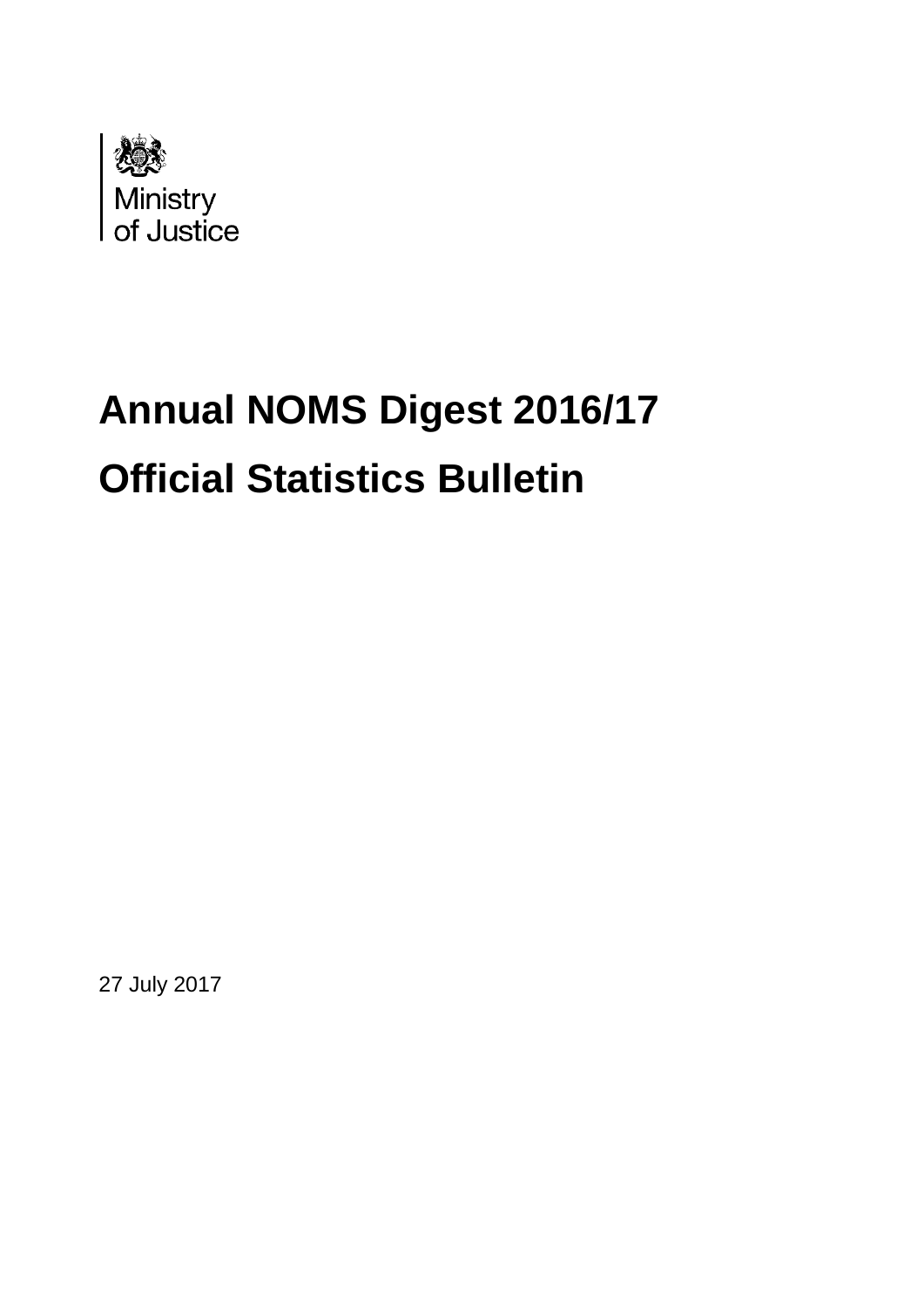### <span id="page-1-0"></span>**Contents**

| <b>Contents</b>                                                         | $\overline{2}$ |  |  |
|-------------------------------------------------------------------------|----------------|--|--|
| <b>Introduction</b>                                                     | 3              |  |  |
| <b>Executive Summary</b>                                                | 5              |  |  |
| 1. Escapes, Absconds, Failure to Return from ROTL and Releases in Error | $\overline{7}$ |  |  |
| 2. Prison Population and Crowding                                       | 11             |  |  |
| 3. Foreign National Offender Referrals                                  | 13             |  |  |
| 4. Prisoners Working in Custody                                         | 14             |  |  |
| 5. Prisoners Earnings subject to the Prisoners' Earnings Act 1996       | 15             |  |  |
| 6. Accredited Programmes                                                | 16             |  |  |
| 7. Random Mandatory Drug Testing                                        |                |  |  |
| 8. Incentives and Earned Privileges                                     |                |  |  |
| 9. Mother and Baby Units (MBUs)                                         |                |  |  |
| <b>10. Electronic Monitoring</b>                                        | 24             |  |  |
| 11. Bail Accommodation and Support Services                             |                |  |  |
| 12. Staff: Staff in Post                                                | 28             |  |  |
| 13. Staff: Sickness Absence                                             | 30             |  |  |
| <b>Revisions</b>                                                        | 32             |  |  |
| <b>Contacts</b>                                                         | 33             |  |  |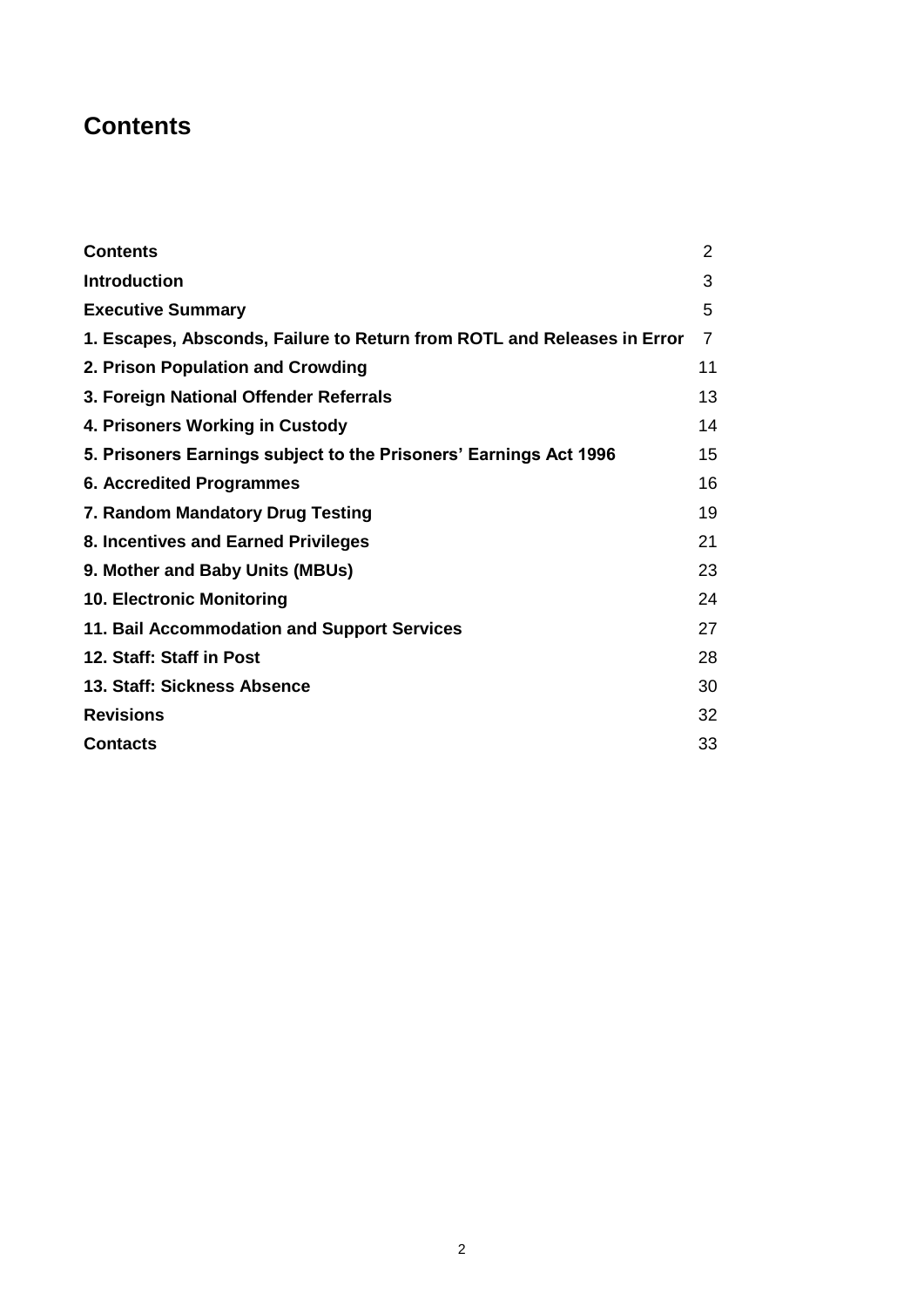### <span id="page-2-0"></span>**Introduction**

The National Offender Management Service (NOMS) was created as an executive agency of the Ministry of Justice in April 2008 with the goal of helping prison and probation services work together to manage offenders through their sentences. On 1 April 2017, Her Majesty's Prison and Probation Service (HMPPS) replaced the National Offender Management Service (NOMS). However, as this publication covers the reporting period up to 31 March 2017, i.e. prior to the introduction of HMPPS, it therefore considers in detail, statistics for the National Offender Management Service (NOMS).

The National Offender Management Service Annual Report and Accounts for 2016/17 was published on 19 July 2017<sup>1</sup>. The Annual NOMS Digest is published on an annual basis to support the Annual Report and Accounts, along with the Prison Annual Performance Ratings report and in October of each year, details of Costs per place and costs per prisoner.

The report for 2016/17 contains:

- a. Headline figures with commentary on the current prison performance measures and on trends over time;
- b. A separate methodological and technical guide detailing how the measures are calculated with a glossary of terms and definitions;
- c. National and local level tables giving trends over time. The supplementary tables are organised into topic areas and show trends for prison areas.

This Annual NOMS Digest includes a number of new items on:

- Bail Accommodation and Support Services referrals from prisons.
- An expansion of electronic monitoring (tagging) to include the caseload of subjects and new cases by month.
- An expansion of mandatory drug testing data to include a breakdown of tests by drug type and outcome for each prison in 2016/17.

### **Topics that are not included in this report**

**.** 

Information on protected characteristics are not reported here, but will be published in the Annual Offender Equalities Report 2016/17 on 30 November 2017.

Probation measures have not been included in the Digest since 2014/15. As part of Transforming Rehabilitation, probation trusts have been replaced by the National Probation Service (NPS), which manages the most high-risk offenders across seven divisions; and 21 new Community Rehabilitation Companies (CRCs), who manage medium and low-risk offenders. Since the introduction of the

<sup>1</sup> This is available at https://www.gov.uk/government/publications/noms-annual-report-and-accounts-2016-2017.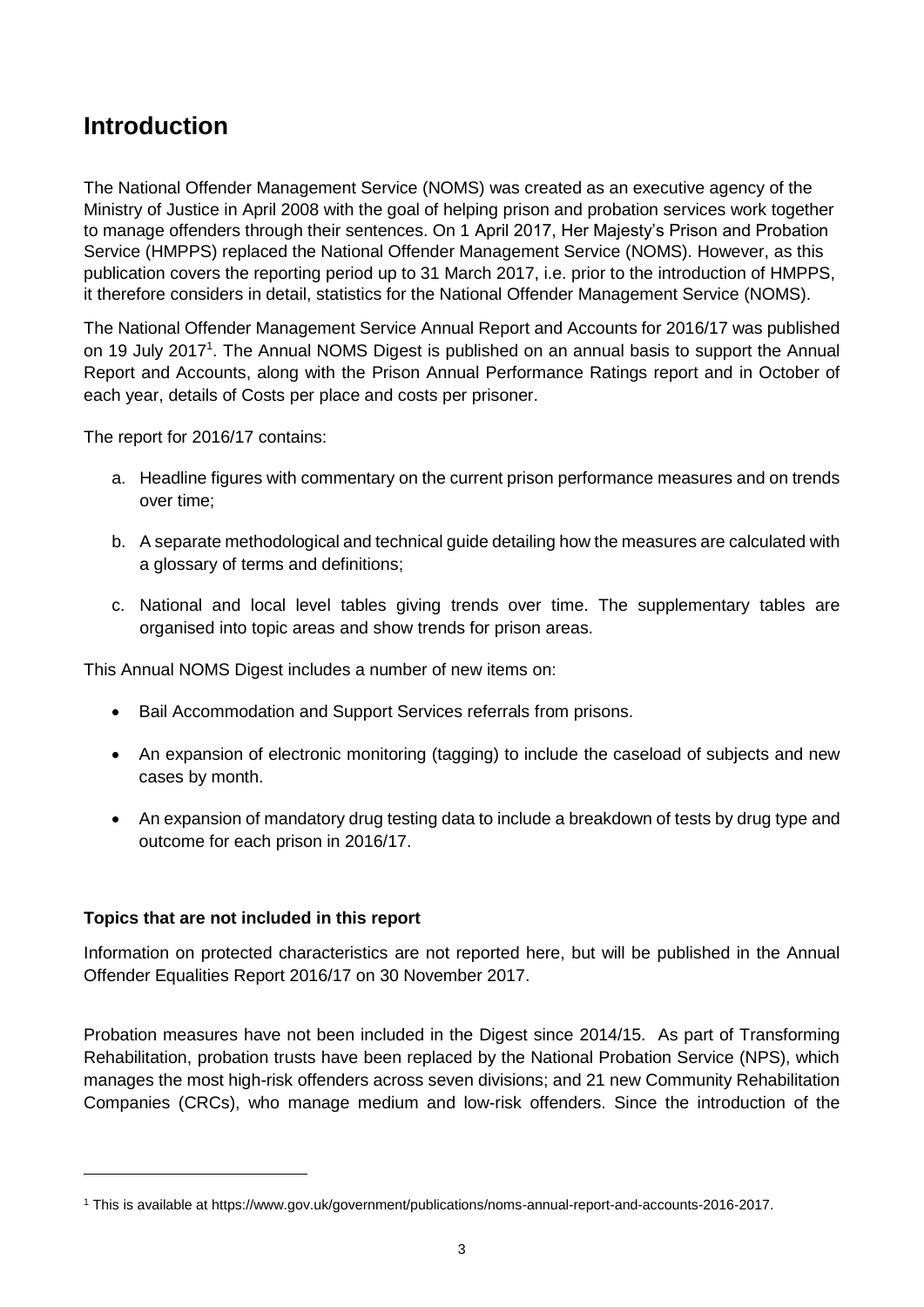Offender Rehabilitation Act (ORA), the National Probation Service (NPS) and Community Rehabilitation Companies (CRCs) have been monitored against new performance frameworks.

These new performance frameworks were introduced in February 2015 (for CRCs) and April 2015 (for NPS) to enable effective performance monitoring. The performance frameworks measure delivery throughout the offender journey, including:

- Court Work and Allocation (NPS only).
- Starting the Sentence.
- Completion and Compliance with the sentence of the court.
- Delivery of Programmes and Requirements.
- Through the Gate.
- Enforcement and Risk Escalation.
- Assurance Metrics and Other Custodial Services.

The different mix of offenders managed by NPS and CRCs means that performance, expected performance and comparisons cannot generally be made between the two organisations, even where the delivery of services seems identical. Each caseload of offenders bring their own unique challenges, therefore direct comparisons should not be made. Equally comparison cannot generally be made with performance under the previous arrangements.

Management Information (MI) against these performance frameworks is now published on a regular basis by HMPPS in the "Community Performance Quarterly MI release". The publication covers all performance metrics from both frameworks, at a national level and broken down to lower levels of geography where appropriate. New measures for through the gate are currently under development and are intended for inclusion in a future release.

Previous and current publications, can be found at [www.gov.uk/government/publications/community](https://www.gov.uk/government/publications/community-performance-quarterly-management-information-release)[performance-quarterly-management-information-release](https://www.gov.uk/government/publications/community-performance-quarterly-management-information-release)

Data presented in this report have been drawn from administrative IT systems. Although care is taken when processing and analysing the data, the level of detail collected is subject to the inaccuracies inherent in any large-scale recording system.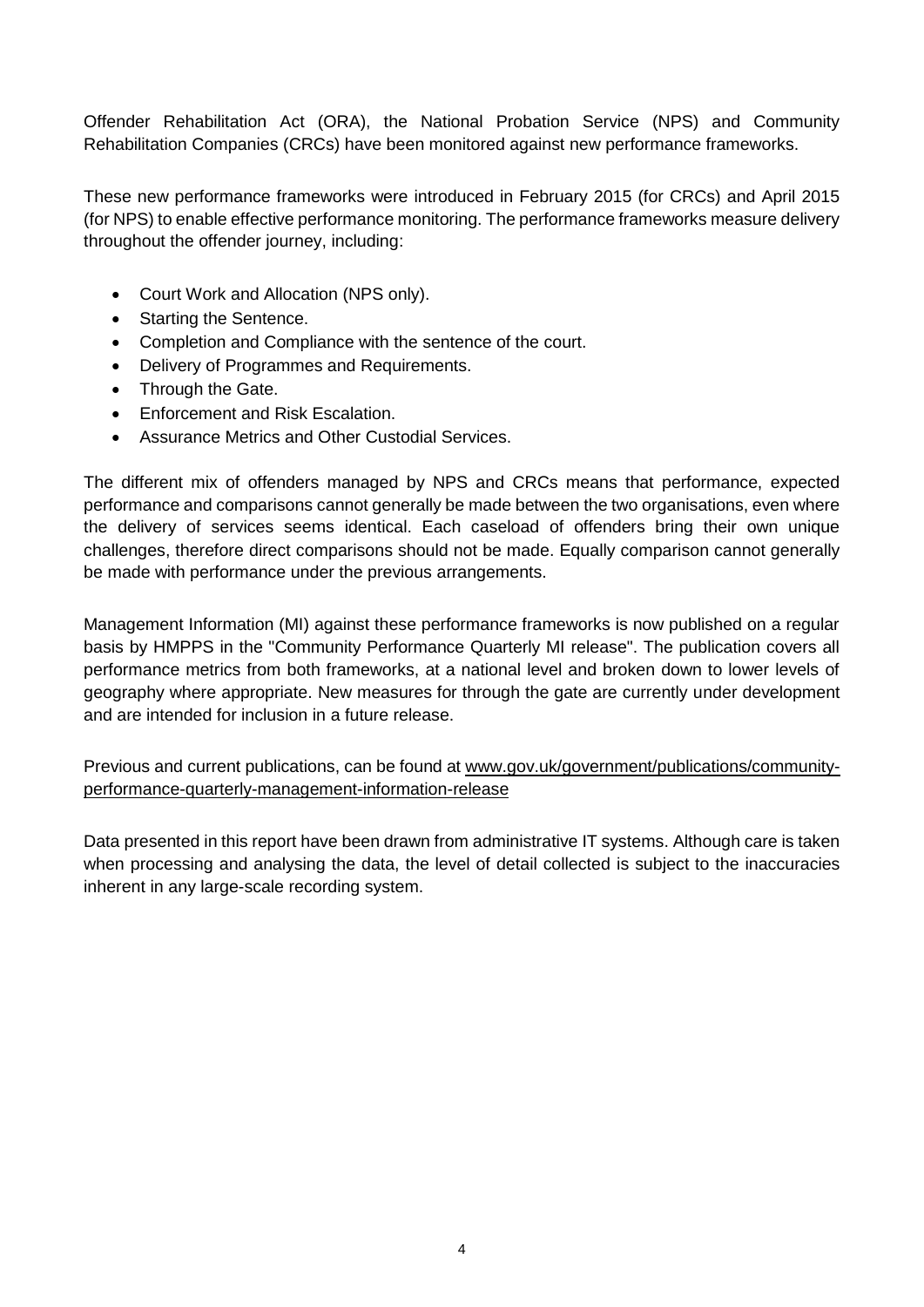# <span id="page-4-0"></span>**Executive Summary**

### **Main Points**

| <b>Escapes and</b><br>temporary release<br>$\bf \Omega$<br>failures have<br>increased                                         | When compared with 2015/16: the number of escapes went up by<br>2 to 15; there was a 65% increase in temporary release failures<br>and the number of prisoners released in error rose by 7 to 71.<br>71% of unlawfully at large prisoners returned to custody within 30<br>days, down from 80% in 2015/16.                                                          |
|-------------------------------------------------------------------------------------------------------------------------------|---------------------------------------------------------------------------------------------------------------------------------------------------------------------------------------------------------------------------------------------------------------------------------------------------------------------------------------------------------------------|
| The number of<br>absconds has fallen<br>by 18%                                                                                | In 2016/17, there were 86 absconds - the lowest number in any<br>financial year in the time series. It is an 18% reduction from the<br>previous year and 83% drop in the last 10 years.                                                                                                                                                                             |
| Percentage of<br>prisoners in crowded<br>conditions is<br>unchanged                                                           | In 2016/17, 24.5% of prisoners were held in crowded conditions,<br>the same value as at 2015/16. Although there are yearly<br>fluctuations, crowding levels have remained at around 25%.                                                                                                                                                                            |
| 92% of Foreign<br><b>National Offenders</b><br>Î.<br>referred in 10 working<br>days                                           | 92% or 9,088 of the 9,882 total referrals of Foreign National<br>Offenders made to the Home Office, were made within the required<br>10 working days. This represents a referral rate of 92%, exceeding<br>the 90% target and is at its highest level.                                                                                                              |
| Small increase in<br>average number of<br>prisoners working in<br>custody                                                     | In 2016/17, on average, around 11,200 prisoners and detainees<br>were working in custody at any one time across public sector<br>prisons, privately managed prisons and Immigration Removal<br>Centres. They delivered around 16 million hours of work during the<br>course of a year.                                                                              |
| <b>Average net earnings</b><br>per prisoner per<br><b>企</b><br>month has gone up<br>by £75 (after levy)                       | £1.1 million was raised from the imposition of the levy on<br>prisoners' earnings to be paid to Victim Support. 368 prisoners per<br>month were working out of the prison on licence and subject to<br>the Prisoners' Earnings Act levy and had average net earnings of<br>£681 per month.                                                                          |
| <b>Continued falls in</b><br><b>HMPPS</b><br>commissioned<br><b>Accredited</b><br><b>Programmes starts</b><br>and completions | In the last seven years, there has been a year on year fall in the<br>number of accredited programme completions in custody<br>commissioned by HMPPS. The number has fallen by 57% from<br>16,099 in 2009/10 to 6,960 in 2016/17. There has been a 69% fall<br>in accredited programme completions in the community, from<br>17,545 in 2009/10 to 5,473 in 2016/17. |
| The percentage of<br>positive drug tests<br>has increased by 1.7<br>percentage points                                         | 9.3% of random mandatory drug tests were positive. This is the<br>highest level since 2005/06 but is predominantly driven by more<br>prevalent cannabis use.                                                                                                                                                                                                        |
| The number of<br>prisoners with an IEP<br>\$<br>status has remained<br>steady                                                 | In the 12 months to March 2017, there were, on average, 85,636<br>prisoners with an IEP status. Just over half, or on average 43,134<br>prisoners had a standard IEP status. The number is 3% lower<br>than in the previous year.                                                                                                                                   |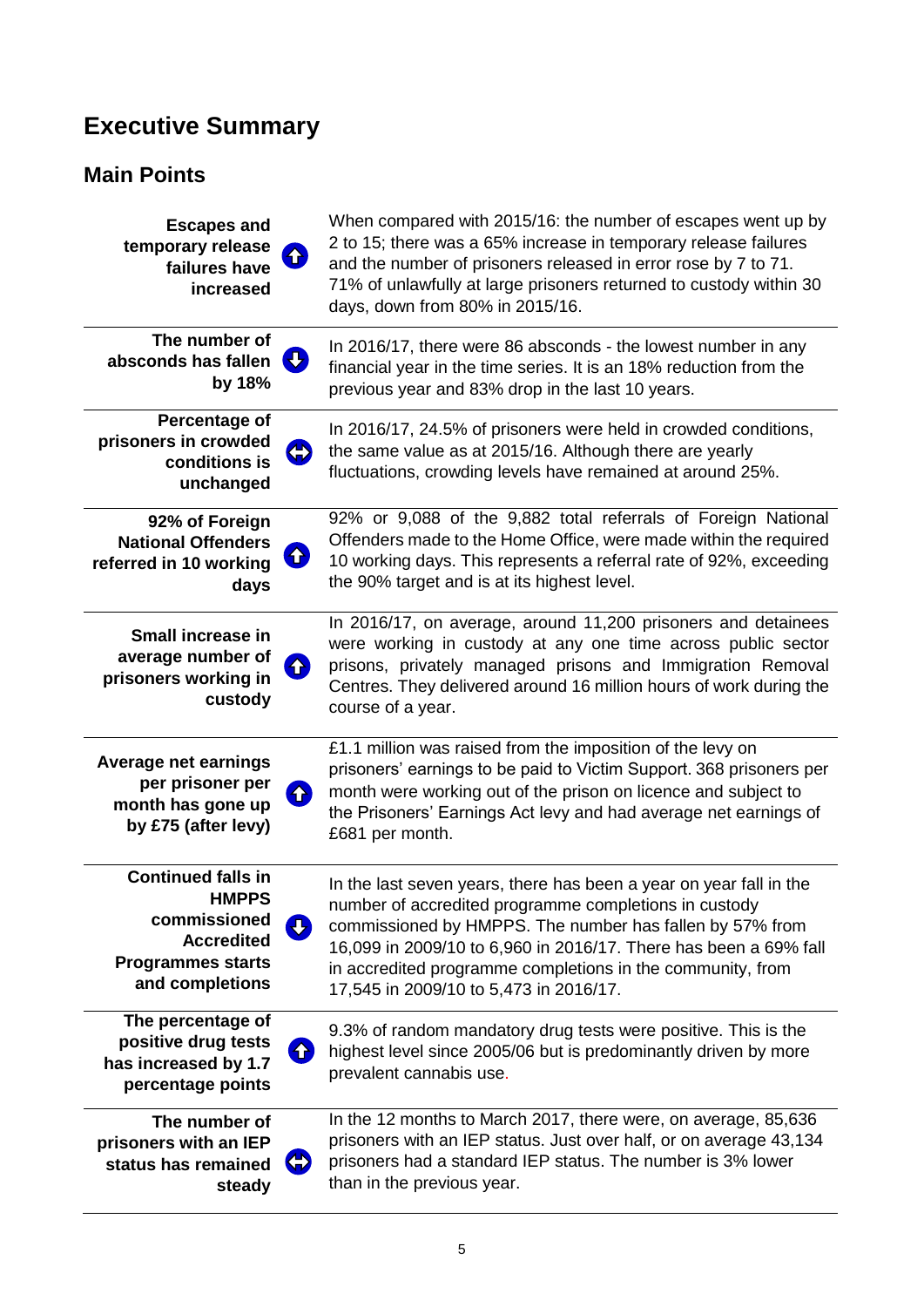| The number of<br>applications to<br><b>Mother and Baby</b><br>Units fell by 17%                                   | <b>V</b> | In 2016/17 there were 119 applications received to a MBU, a fall of<br>17% when compared with 2015/16. This continues the downward<br>trend seen since 2010/11. There were 38 mothers and 40 babies<br>in a MBU at the end of the financial year $2016/17 -$ slightly more<br>than in the previous year. |
|-------------------------------------------------------------------------------------------------------------------|----------|----------------------------------------------------------------------------------------------------------------------------------------------------------------------------------------------------------------------------------------------------------------------------------------------------------|
| The number of<br>subjects actively<br>monitored with an EM<br>device has decreased<br>by 9%                       |          | In 2016/17, the total number of subjects actively monitored with<br>an Electronic Monitoring (EM) device and open EM order was<br>11,493. There has been a general downward trend in the number<br>of subjects actively monitored.                                                                       |
| The number of BASS<br>referrals has<br>increased by 11% in<br>the last year                                       | Œ,       | There was 1,957 referrals for Bail Accommodation and Support<br>Services in 2016/17, an increase of 11% on the 1,770 made in the<br>previous year.                                                                                                                                                       |
| 8% of NOMS Staff<br>who declared their<br>race, were classified<br>as Black, Asian and<br><b>Minority Ethnic.</b> | ↑        | Of all NOMS staff, public sector prison staff had the lowest BAME<br>representation rates with 7% of staff who declared their race as<br>BAME, compared to 13% of staff in NOMS HQ and area services.                                                                                                    |
| NOMS staff lost an                                                                                                |          | In 2016/17 NPS staff had the highest $(AWDI)$ at 12 0 followed by                                                                                                                                                                                                                                        |

**NOMS staff lost an average of 10.4 working days to sickness absence** In 2016/17, NPS staff had the highest (AWDL) at 12.0 followed by Public Sector Prisons (10.4 AWDL). Absence rates are substantially lower in NOMS HQ and area services overall compared to the operational parts of NOMS (6.1 AWDL).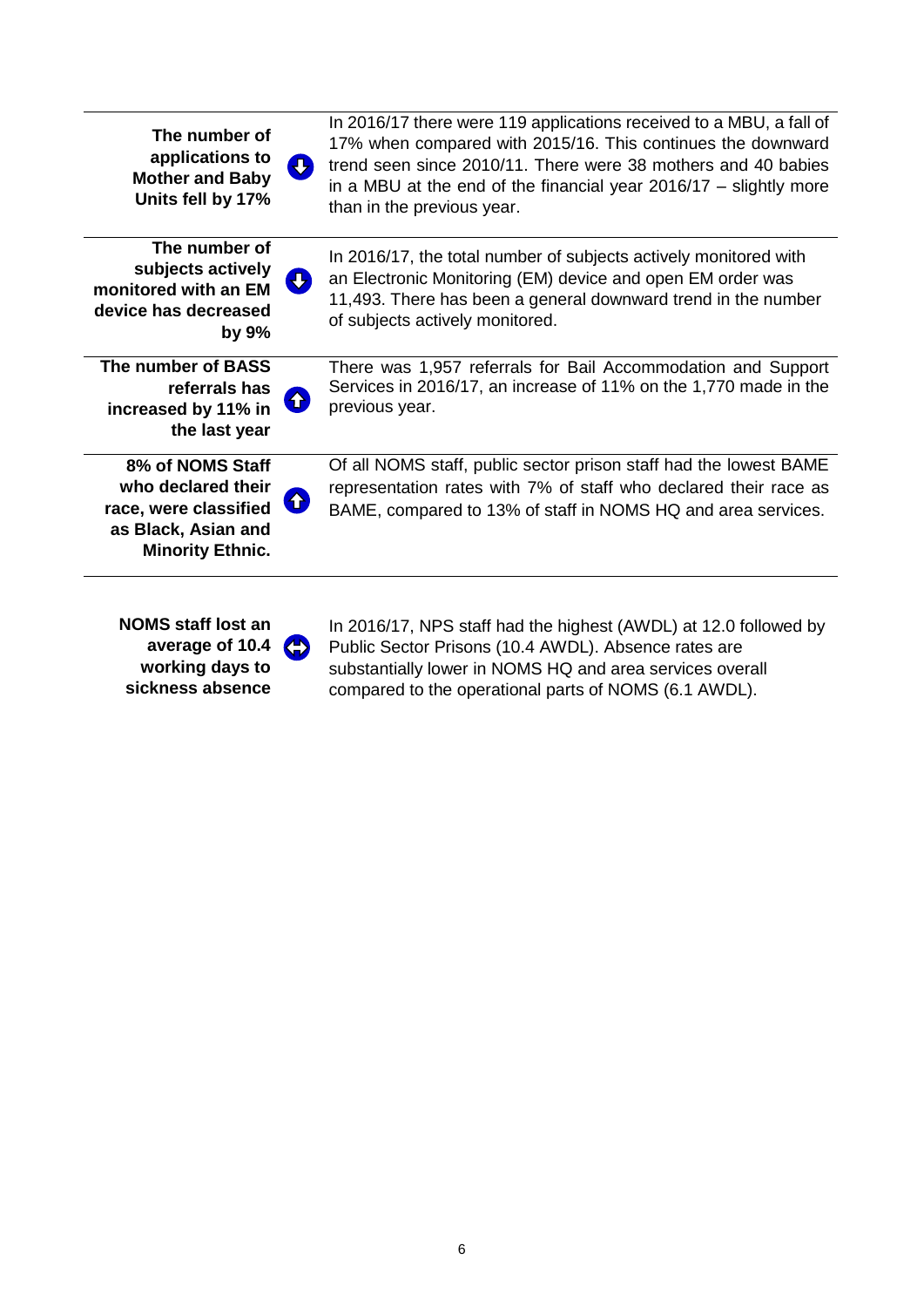### <span id="page-6-0"></span>**1. Escapes, Absconds, Failure to Return from ROTL and Releases in Error**

Public protection is core to the successful and effective delivery of offender management. In managing offenders in the community, HMPPS<sup>2</sup> has the protection of the public, including victims, children and vulnerable adults, as an overriding aim in all its activity. HMPPS takes public protection and escapes from prison extremely seriously. An immediate investigation, independent of the prison, is completed following any escape to determine what went wrong and to learn lessons for the future. The vast majority of those who escape are quickly re-captured by the police, then charged and prosecuted. On return to prison, they are re-categorised and moved by HMPPS to a higher security establishment.

Unlawfully-at-large incidents are categorised by the level of security measures the prisoner had to overcome to gain their liberty:

- **Escape**<sup>3</sup>: A prisoner **escapes from prison** if they unlawfully gain their liberty by breaching the secure perimeter of a closed prison. A 'Category A escape' means the escape of a Category A prisoner. Category A prisoners are those whose escape would be highly dangerous to the public, the police or the security of the State. A prisoner **escapes from an escort** if they are able to pass beyond the control of escorting staff and leave the escort, the van or the building (court, hospital etc.).
- **Abscond**: An abscond is an escape that does not involve overcoming a physical security restraint such as that provided by a wall or fence, locks, bolts or bars, a secure vehicle, handcuffs or the direct supervision of staff. By definition, an abscond is only possible from prisons with open conditions.
- A **temporary release failure** while on release on temporary licence (ROTL) occurs when a prisoner fails to adhere to any condition written into the licence that permits their temporary release. Such conditions include the date and time by which the prisoner is required to return to the prison and may also place restrictions on where the prisoner may go and whom they may visit during the period of release, etc.
- **Failures to return** after release on temporary licence are the subset of temporary release failures where a prisoner has not returned to the establishment by the designated time. If the prisoner returns shortly after the designated time, the failure may be classified as a late return, as opposed to a failure to return, at the discretion of the establishment. A prisoner who fails to return is considered to be unlawfully at large.

Conversely, a prisoner is **released in error** if they are wrongly discharged from an establishment or court when they should have remained in custody, provided the prisoner has not deliberately played a part in the error (i.e. the prisoner had no intent of escaping). Examples include misplaced warrants for imprisonment or remand, recall notices not acted upon, sentence miscalculation or discharging the wrong person on escort.

If it is believed that the situation was in any way manipulated by the prisoner, for example by taking the identity of another person, then this will be classified as an escape, and not a release in error.

 $\overline{a}$ 

 $2$  As HMPPS was known as NOMS during the 2016/17 financial year, the latter acronym is used when referencing this period.

 $3$  An incident is deemed to be an escape and included in the annual total if (i) the prisoner is at liberty for 15 minutes or more before recapture or (ii) an offence is committed during an escape lasting less than 15 minutes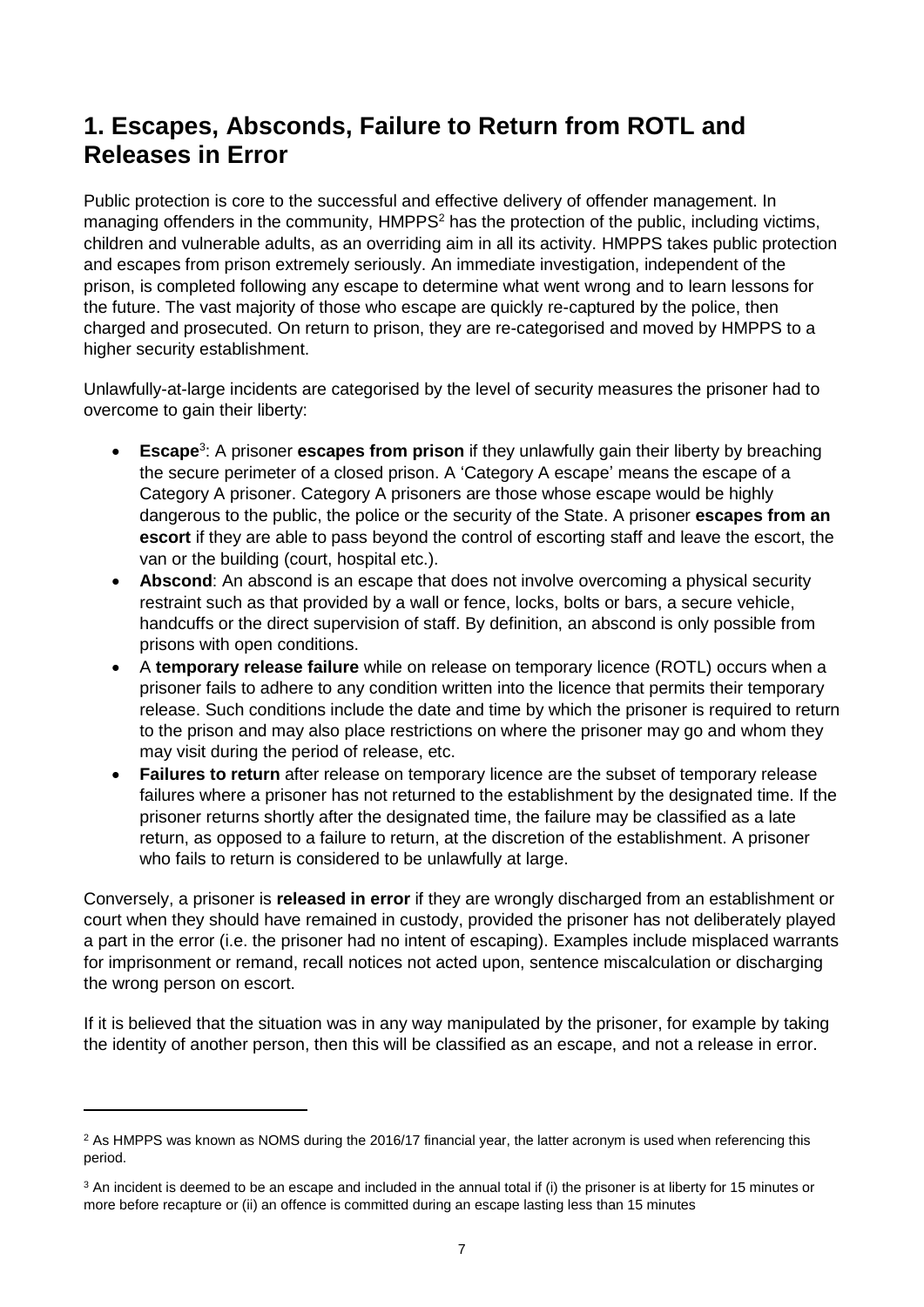### **Escapes**

In 2016/17 there were 4 escapes from prisons, 3 from NOMS prisoner escorts and 8 from contractor escorts<sup>4</sup>, making a total of 15 escapes, an increase of 2 on the previous two financial years. Of the 15 escapees in 2016/17, 1 remained still at large as at 30 April 2017.

Of the 4 escapes from prisons, two were from a Male Local prison and two were from Male Category C prisons. The number of escapes from prison has remained very low, not exceeding 4 in any financial year since 2005/06.

Of the 3 escapes from NOMS escorts, one was from a Male Local prison, one from a Male Category B and another from a Male Category C prison. The number of escapes from NOMS escorts has remained very low, not exceeding 4 in any financial year since 2007/08.

There were 8 escapes from contractor escort, the lowest number in any financial year in the time series alongside 2015/16.

There were no Category A prisoner escapes from prisons or NOMS escorts. In the last 21 years, since 1996/97, there have only been two Category A escapes, occurring in 2011/12 and 2012/13.





Figure 1.1 above shows the number of contractor escort journeys and escapes from contractor escorts. The number of prisoner journeys by contractor escort has been steadily decreasing, due to increasing use of video link technology for court appearances. There were still over 650,000 contractor escort journeys in 2016/17, 8 of which resulted in an escape. This means that there was one escape for every 81,981 prisoner journeys by contractor escort. Very small changes in the number of escapes from contractor escort will have a very large effect on the ratio of total contractor escort escapes to total prisoner journeys, so caution should be used in comparing the ratio from year to year.

<sup>4</sup> Please see the Glossary for definitions.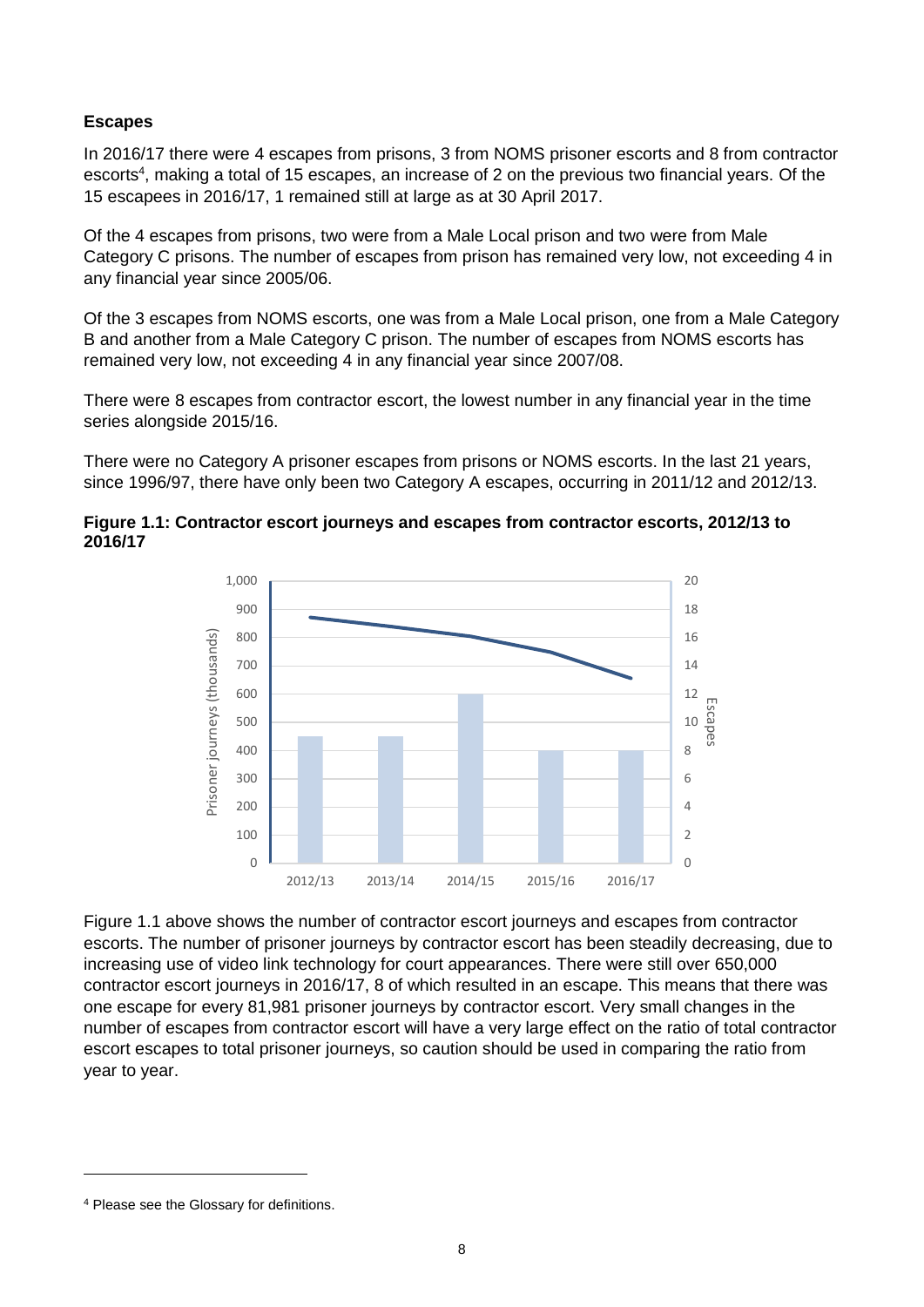### **Absconds**

**.** 

In 2016/17 there were a total of 86 absconds. This is the lowest number in any financial year in the time series, and represents an 18% reduction from the previous year and 83% drop in the last 10 years, continuing the general downward trend since 2003/04.

Absconds can only occur in prisons with open conditions, with the large majority (88% in 2016/17) occurring at predominantly Open prisons (Male Open, Male Open YOI and Female Open). The remaining absconds are from prisons with open conditions but whose predominant function is of another type. Of those who absconded in 2016/17, 14 were still at large as at 30 April 2017.

Seventy per cent of those who absconded from prison in 2016/17 had main offences of violence against the person (23%), robbery (27%) and theft (20%).

Further details by prison establishment are given in Supplementary Tables 1.14 to 1.16 in the Excel file that accompanies this report.

#### **Failures to return from release on temporary licence**

In 2016/17 there were 267 temporary release failures, 42 of which (16%) were failures to return, resulting in prisoners being unlawfully at large. This is an increase of 65% in temporary release failure incidents when compared to 2015/16 and can be partly explained by the increased recording of 'minor failures' such as prisoners returning to the prison after the agreed time. The increase reverses the downward trend since 2012/13 that saw year-on-year falls in the number of failures.

Failures to return increased by 75% from 24 incidents in 2015/16, but this is still the second lowest figure in the time series presented. The proportion of temporary release failures that were failures to return remained similar to that in 2015/16. As at 30 April 2017, there were 6 failure to return incidents occurring in 2016/17 where the offender was still at large.

Temporary release failures of all types (including late returns and further offences) are reported within the Offender Management Statistics Quarterly bulletin<sup>5</sup>.

<sup>5</sup> [www.gov.uk/government/collections/offender-management-statistics-quarterly](https://www.gov.uk/government/collections/offender-management-statistics-quarterly)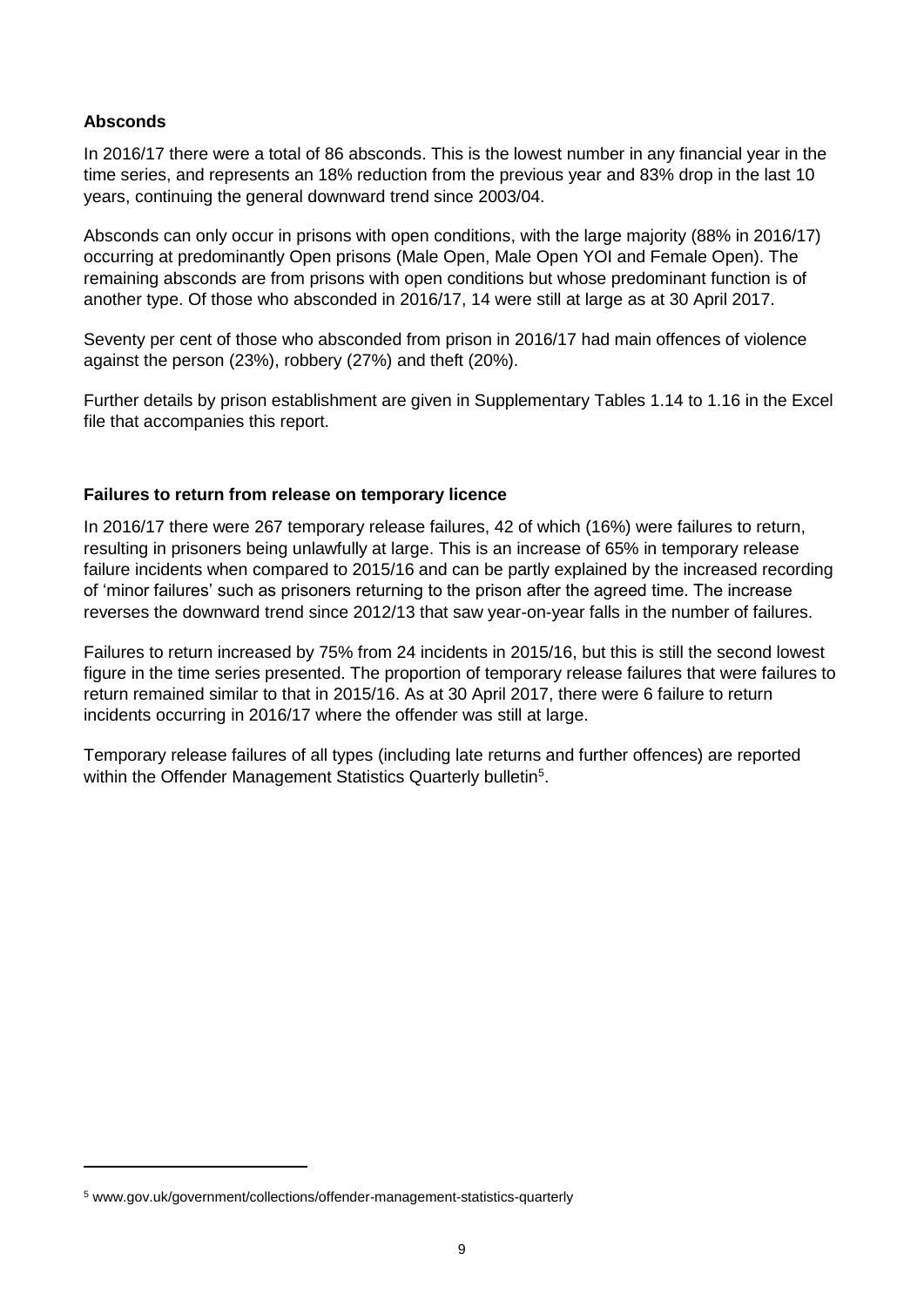

**Figure 1.2: Temporary release failures and failures to return, 2004/05 to 2016/17**

Figure 1.2 shows that while the number of prisoners who fail to return from ROTL mirrors the trend for all temporary release failures, they account for a decreasing proportion of all failures, falling from 52% in 2011/12 to 15% in 2015/16 and 16% in 2016/17. In May 2014, there was a change to the policy on which prisoners are eligible to be transferred to open conditions. Prisoners with a history of escape, absconding or serious temporary release failure during the current sentence have been prevented from transferring to open conditions, other than in the most exceptional circumstances. The policy change is reflected in the lower numbers of failure to return figures for 2015/16 and 2016/17.

Nearly two thirds of the failure to return incidents were for prisoners whose main offence was violence against the person (26%), robbery (19%) or theft (19%). More detail is provided in Supplementary Tables 1.17 to 1.21.

#### **Release in error**

**.** 

In 2016/17, 71 prisoners were released in error. This is an increase of 7 (11%) from 2015/16, and is the highest in any financial year since the time series began in 2006/07. Due to the relatively low numbers, year-on-year changes should be interpreted with caution. The number of releases in error should be compared to the total number of releases in the same time period<sup>6</sup>.

Fifty-eight releases in error occurred from prison establishments, while 13 were during escort or were released in error at the courts. Releases in error from establishments can also be as a result of errors by the court. Prisoners released in error are not considered unlawfully at large. They are not culpable and may be unaware that they have not completed their sentence or have outstanding warrants. Depending on the circumstances of the case, they may not be actively pursued for return to custody.

<sup>6</sup> [www.gov.uk/government/collections/offender-management-statistics-quarterly](https://www.gov.uk/government/collections/offender-management-statistics-quarterly)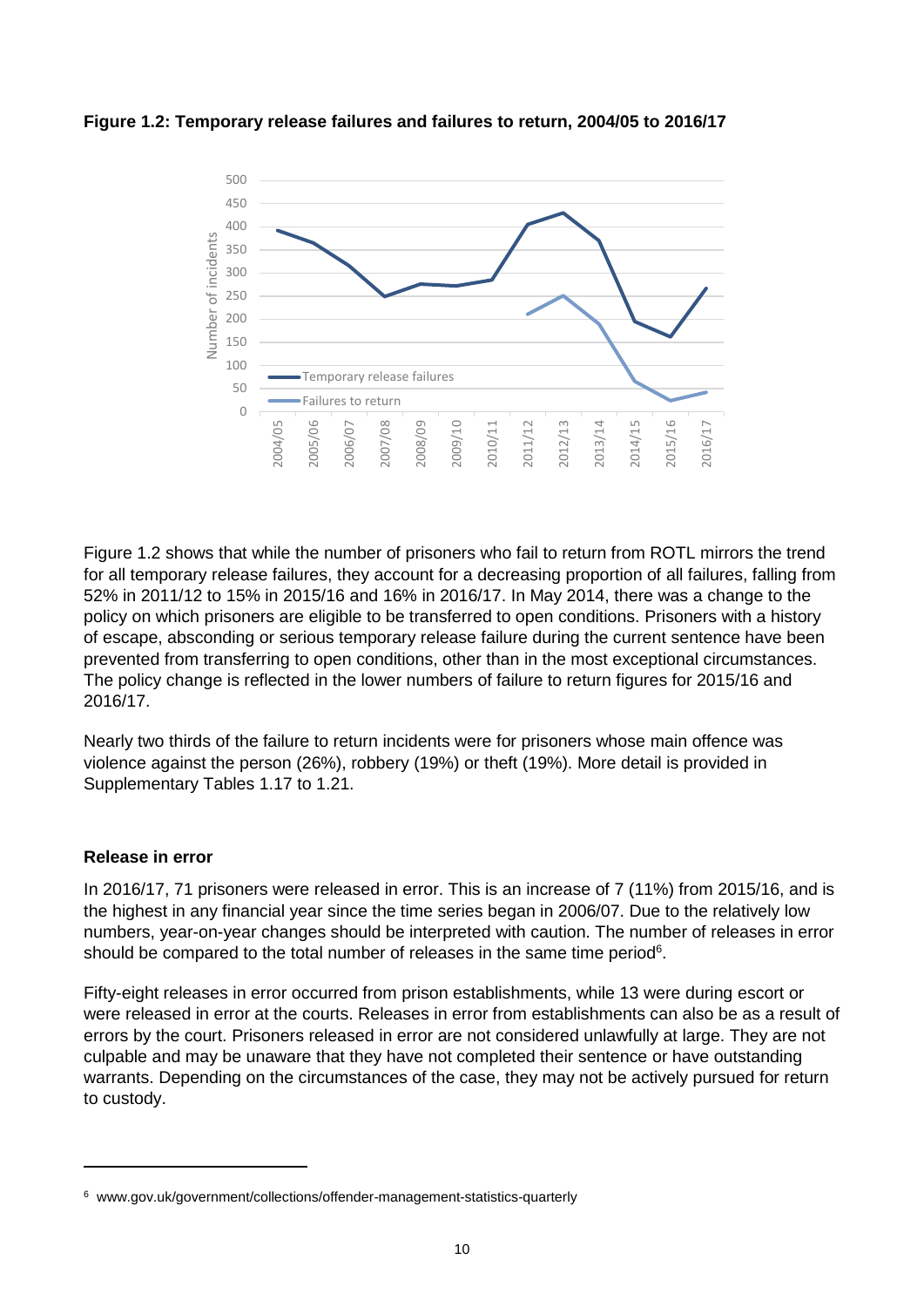# <span id="page-10-0"></span>**2. Prison Population and Crowding**

Crowding is measured as the number of prisoners who, at unlock on the last day of the month, are held in a cell, cubicle or room where the number of occupants exceeds the uncrowded capacity of the cell, cubicle or room. This includes the number of prisoners held two to a single cell, three prisoners in a cell designed for one or two and any prisoners held crowded in larger cells or dormitories. For example, if 12 prisoners occupy a dormitory with an uncrowded capacity of 10, then the 12 prisoners are counted as crowded.

The level of crowding for each prison is set by senior operational managers in HMPPS (formerly NOMS) in agreeing the operational capacity of each establishment. Usable operational capacity is the best assessment of the total number of prisoners that the estate can readily hold taking into account control, security and the proper operation of regimes including single cell risk assessments. It allows for the fact that prisoners are managed separately by sex, risk category and conviction status and that the population will not exactly match the distribution of places available across the country. Useable operational capacity is currently set at 2,000 places (the "operating margin") below the overall capacity of the prison estate.

No prison will be expected to operate at a level of crowding beyond that agreed by a senior operational manager

Figure 2.1 illustrates that in 2016/17, 24.5% of prisoners were held in crowded conditions, the same value as at 2015/16. Although there are yearly fluctuations, crowding levels have remained around 25% across the time series. The target for crowding was removed in 2011/12. Data are still collected for management information purposes.





Figure 2.2 show that rates of crowding vary by prison function, with crowding levels highest in Male Local prisons. Crowding is not evenly dispersed across the prison estate; it is particularly concentrated in male local prisons, which are those that serve the courts of a specific area and which predominantly hold remand and short sentenced prisoners. Crowding is significantly less in Category B and C prisons as many of these are training prisons where activities are targeted at reducing re-offending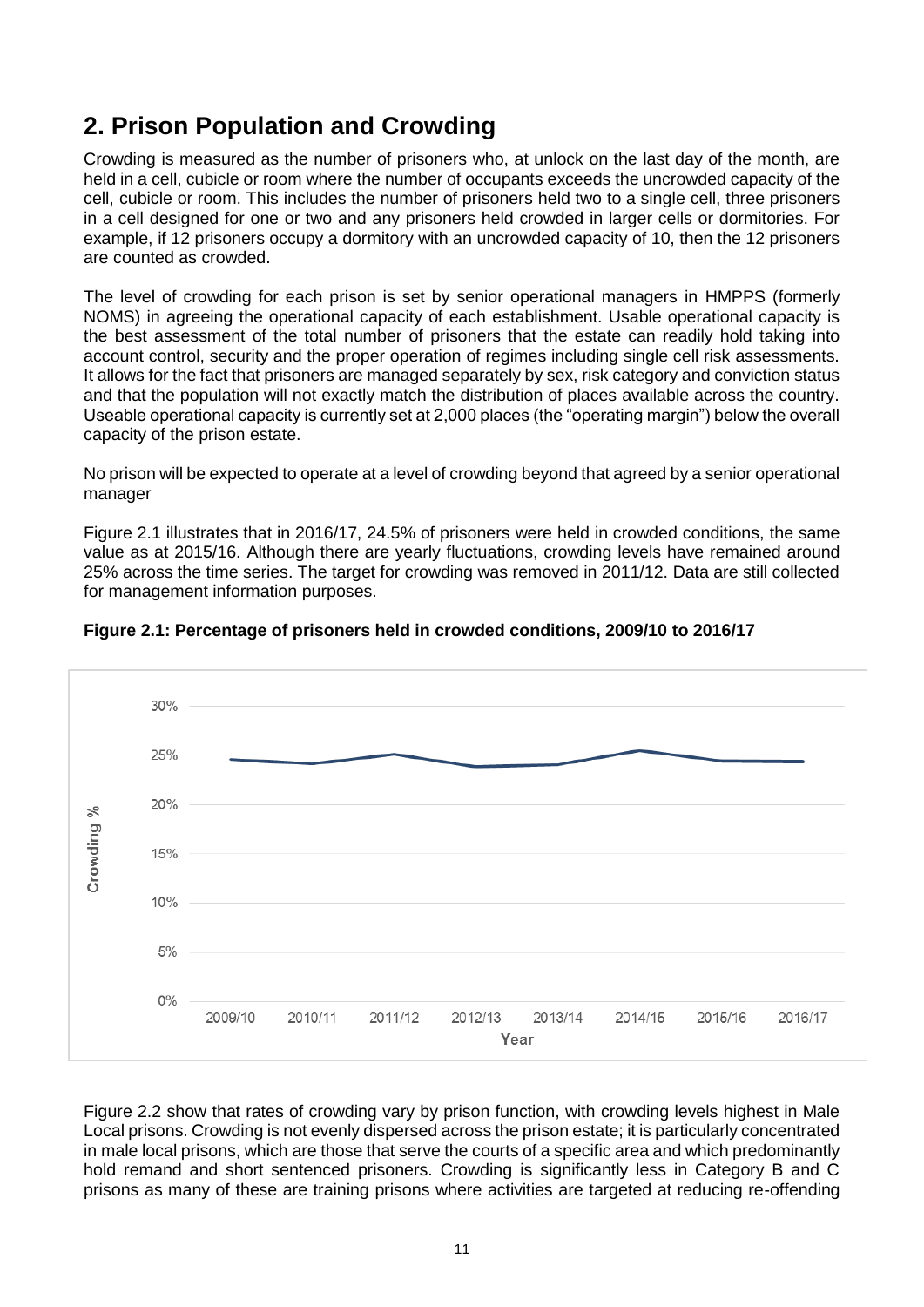by providing constructive regimes which address offending behaviour and improve opportunities on release. Crowding data are displayed by the prison function as they stood at the end of 2016/17, carried back to 2015/16 for comparability.





<sup>7</sup> Prison function is determined using the 2016/17 list of functions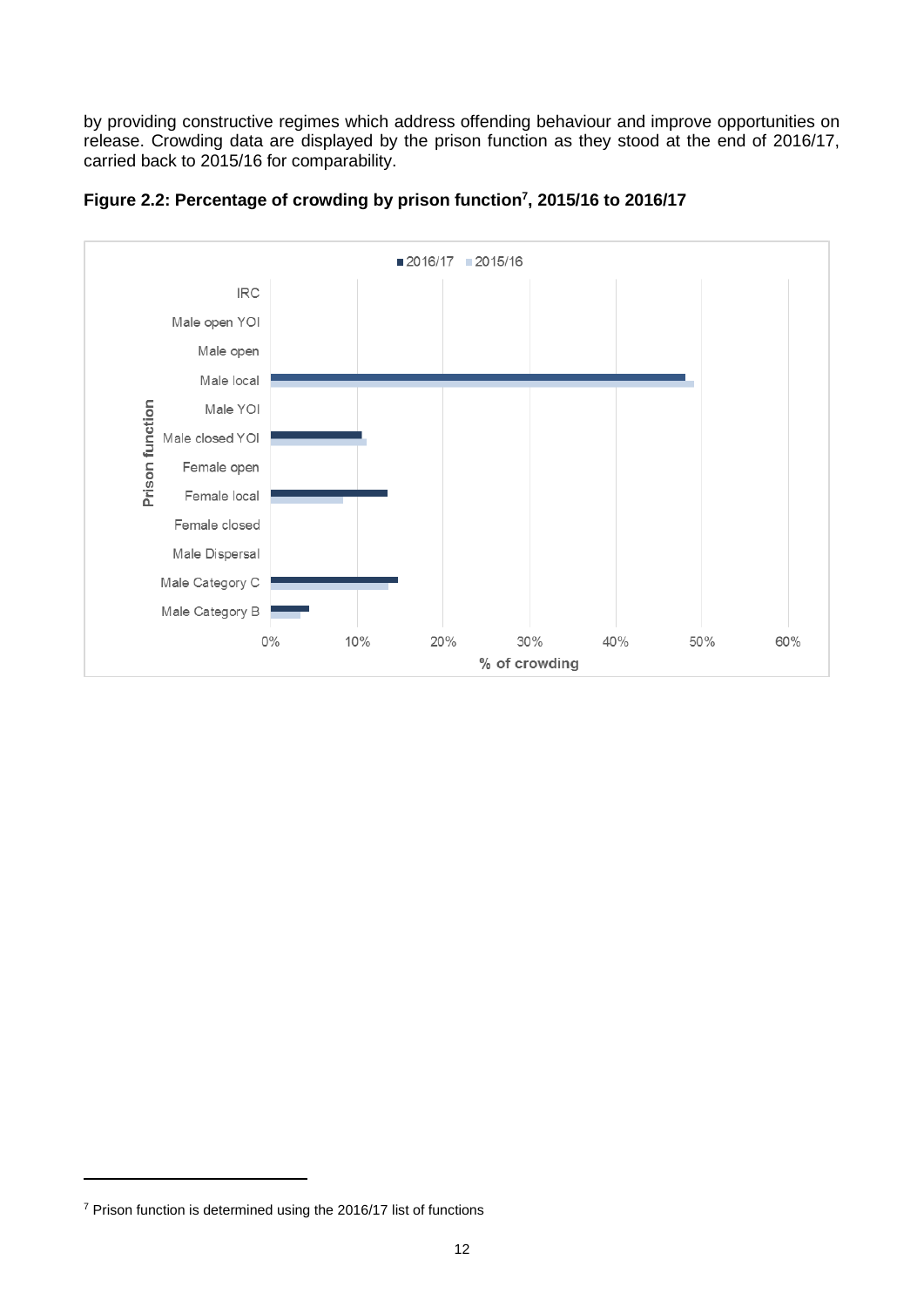### <span id="page-12-0"></span>**3. Foreign National Offender Referrals**

Prisons are required to refer all foreign national offenders (FNOs), including those whose nationality is unknown, to Home Office Criminal Casework within 10 working days of receiving a custodial sentence (except where release is due within one calendar month, when the referral must be made immediately). This is to make sure FNOs receive due consideration for deportation/removal by the Home Office before their release.

Information on FNO referral timeliness has been routinely collected and monitored since 1 May 2014 following a review and changes to the referral process. FNO referral performance information was not published in any other NOMS/HMPPS or Ministry of Justice publication prior to 2014/15. Also, data recording was changed in June 2015 hence the separate recordings in the Supplementary Table 3.1. As such, a year-long parallel comparison of these prior years cannot be made with information in the current time series. The supplementary table gives data by financial year from 2014/15 to 2016/17.

For the current period from April 2016 to March 2017, 9,088 of the 9,882 total referrals made to the Home Office, were made within the required 10 working days. This represents a referral rate of 92%, exceeding the 90% target and is at its highest level.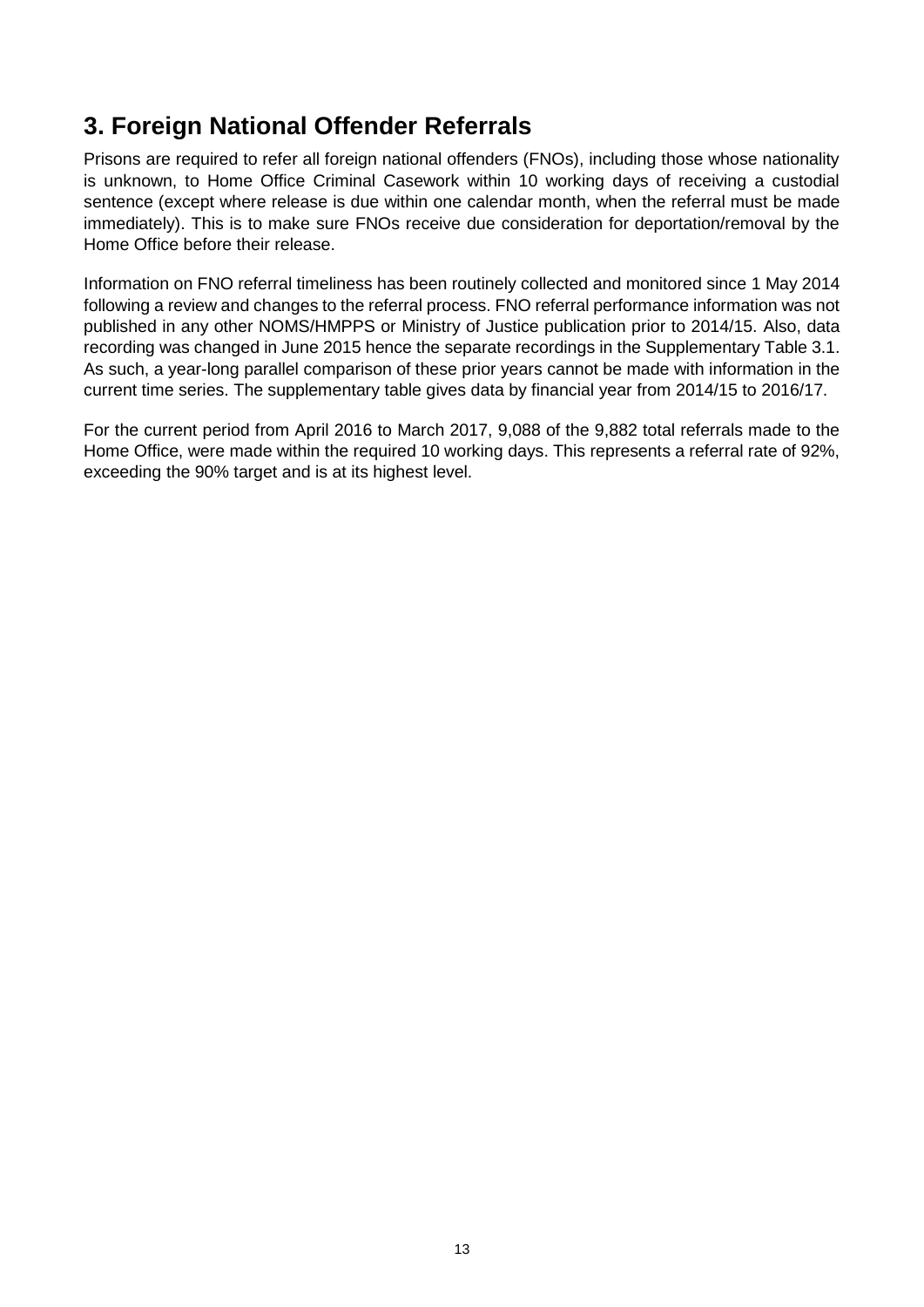# <span id="page-13-0"></span>**4. Prisoners Working in Custody**

The Government remains committed to the ambition to increase work in prisons. The intention is to have more prisoners working and working longer hours in an 'employment like' atmosphere. The aim of this is:

- to make sure that prisoners are occupied in purposeful activity whilst in establishments;
- to give offenders the opportunity to learn new skills and experience and support finding employment on release.

HMPPS (formerly NOMS) is committed to working with businesses and other government departments to significantly increase work activity undertaken by prisoners in custody. ONE3ONE Solutions is the HMPPS vehicle with responsibility for finding increased work for prisons. ONE3ONE collaborate with Public and Private Sector Prisons, who then have the responsibility to deliver the work.

In 2016/17, on average, around 11,200 prisoners and detainees were working in custody at any one time across public sector prisons, privately managed prisons and Immigration Removal Centres. They delivered around 16 million hours of work during the course of a year.

Supplementary Table 4.1 shows that the average number of prisons working in public sector prisons and IRCs in 2016/17 was 9,400 and the number of prisoner hours in work was 13.2 million. These numbers refer to specific types of work as defined in the Guide, and does not include tasks such as cooking, serving meals, maintenance and cleaning. This illustrates that the average number of prisoners working and the number of hours worked has increased since 2010/11.

Supplementary Table 4.2 shows that the average number of prisoners working in privately managed prisons in 2016/17 was 1,800 and the number of prisoner hours in work was 2.8 million working hours. As for Supplementary Table 4.1, these numbers refer to the types of work as defined in the Guide.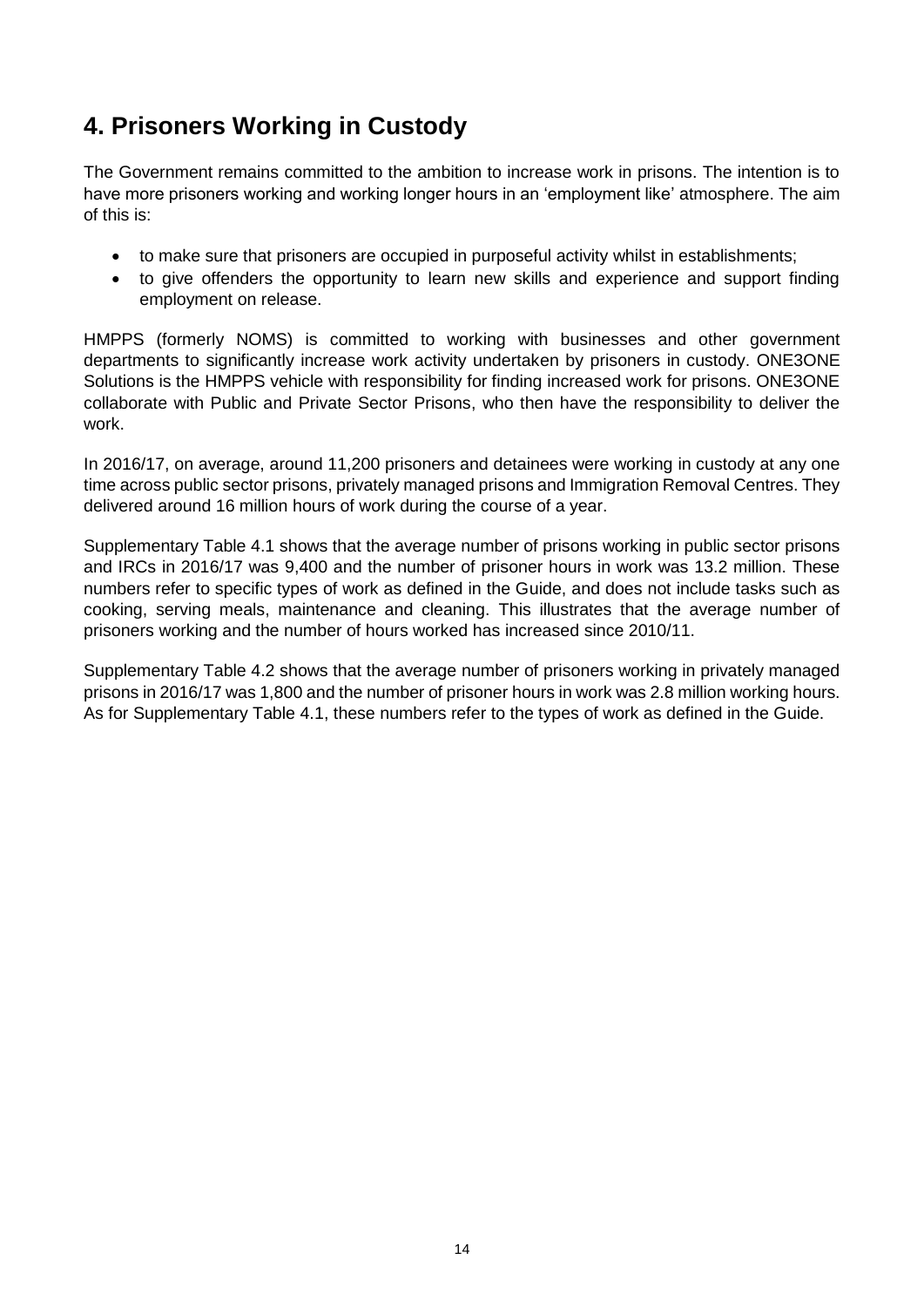### <span id="page-14-0"></span>**5. Prisoners Earnings subject to the Prisoners' Earnings Act 1996**

The Prisoner Earnings Act (PEA) commenced on 26 September 2011. It enables prison governors to impose a levy of up to and including 40% on wages over £20 per week (after tax, national insurance, any court ordered payments) of prisoners who have been assessed as being of low risk of absconding or re-offending and allowed to work outside of the prison on temporary licence, in order to prepare for their eventual release.

Tables 5.1 and 5.2 in the Supplementary tables provide management information covering the period since the introduction of prisoners' earnings being subject to the PEA levy. They show the number of prisoners subject to the levy, the net earnings and amounts raised from the levy.

During 2016/17:

- £1.1 million was raised from the imposition of the levy on prisoners' earnings to be paid to Victim Support. This is broadly consistent on a nominal basis with the figure from the previous two financial years, bringing the total raised since October 2011 to £5.4 million.
- There were a total of 1,675 active prisoners, on average 368 prisoners per month, working out of the prison on licence and subject to the Prisoners' Earnings Act levy.
- These prisoners had average net earnings before the levy of around £937 a month, from which on average £256 was raised from the levy to reduce the average net earnings to £681 per month.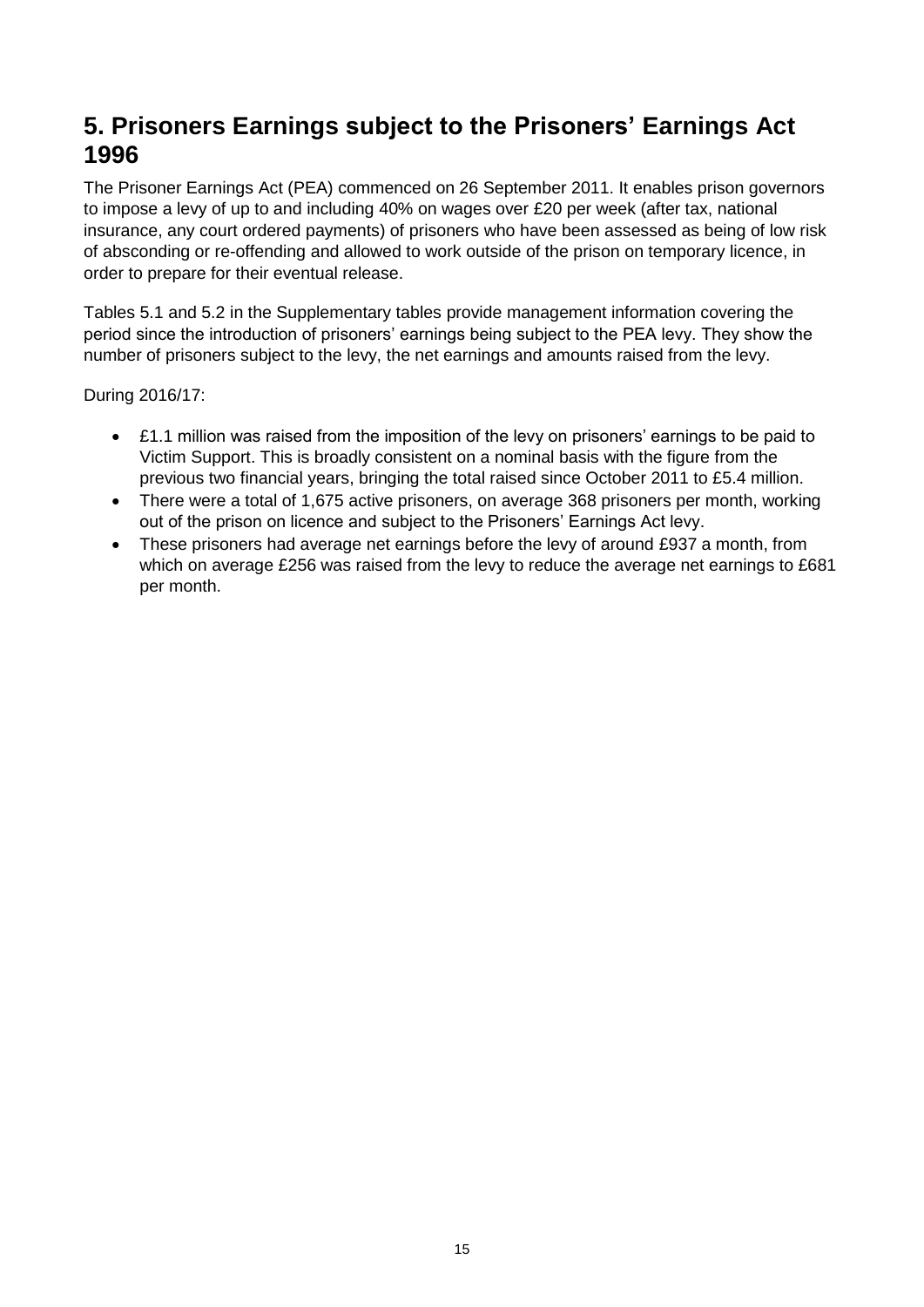# <span id="page-15-0"></span>**6. Accredited Programmes**

Accreditation is a system for ensuring that treatment programmes offered to offenders, which aim to reduce reoffending, have a proper theoretical basis, and are designed in accordance with the 'What Works' literature.

HMPPS (formerly NOMS) commissions a range of accredited programmes, varying in length, complexity and mode of delivery. Programmes have been developed to target the particular risks and needs for different types of offending behaviour. To achieve accreditation, programmes must be assessed to make sure they are targeting the right people, focusing on the right things, and being delivered in a way that is most likely to reduce reoffending. All HMPPS commissioned accredited programmes are subject to quality assurance processes to ensure programme integrity is maintained and developed.

In this publication, programmes are grouped into one of five categories: Domestic Violence, General Offending, Sexual Offending, Substance Misuse or Violence.

For monitoring purposes, Offender Behaviour Programmes (OBPs) in *custody* include Domestic Violence, Violence and General Offending completions but exclude Sexual Offender Treatment and Substance Misuse programmes, which are reported separately.

OBP completions in the *community* include Substance Misuse, General Offending and Violence programmes. They exclude Domestic Violence and Sexual Offending Treatment Programmes, which are measured separately.

### **Accredited Programmes delivered in custody**

In the last seven years, there has been a year on year fall in the number of accredited programme completions in custody commissioned by HMPPS. The number has fallen by 57% from 16,099 in 2009/10 to 6,960 in 2016/17. This was caused by a:

- 92% drop in HMPPS-commissioned substance misuse programmes completions;
- 29% drop in HMPPS-commissioned offender behaviour programme being completed;
- 2% rise in HMPPS-commissioned sexual offending programme completions.

This decrease has been primarily driven by the change of programme ownership – and responsibility for running substance misuse accredited programmes - from HMPPS to NHS. As of 1 April 2011, local NHS partnerships assumed these responsibilities and have opted to deliver an increasing proportion of substance misuse programmes which are not CSAAP accredited. The large decreases seen reflect the fact that more and more offenders are completing programmes run by the NHS, rather than HMPPS. This change explains the falls in both custody completions and starts. Excluding Substance Misuse from completions in custody, the fall in the number of completions from 2009/10 to 2016/17 was 25% (8,444 to 6,372).

In the last 12 months, there was a 1% fall in the number of completions - from 7,057 in 2015/16 to 6,960 in 2016/17. This is in contrast with the previous year (2014/15 to 2015/16), where the decrease in programme completions was 7%.

The overall fall in completions has not been seen for all programme types. Between 2015/16 and 2016/17, there was a 2% rise in sexual offending treatment programme completions.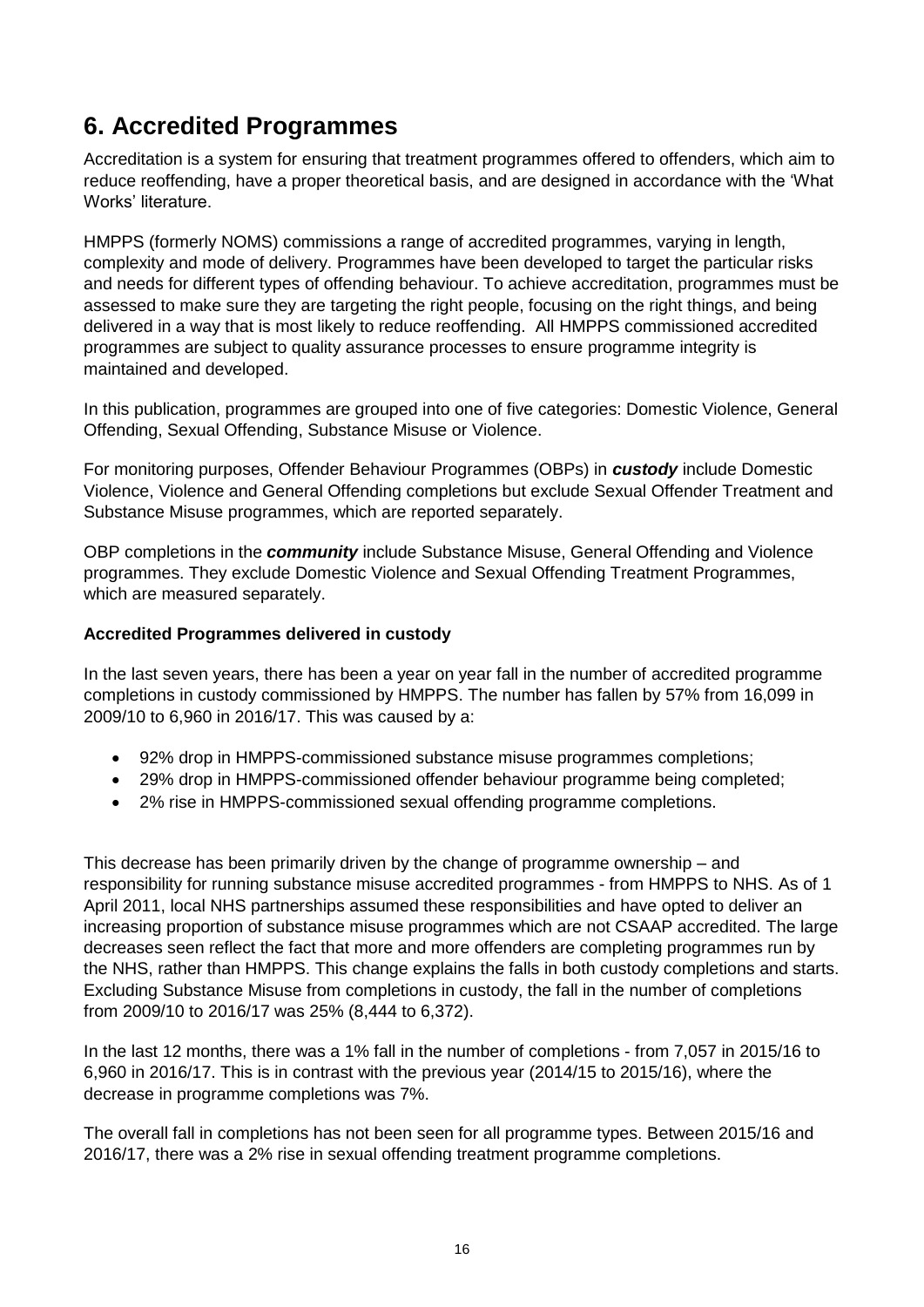Currently offender behaviour programmes account for 75% for all accredited programme completions, sexual offending treatment programmes for 17% and substance misuse programmes account for 8%.

In terms of accredited programme starts, there has been a 61% fall in accredited programme starts in custody, commissioned by HMPPS, falling from 19,528 in 2009/10 to 7,688 in 2016/17. The majority of this decrease was driven by the drop in Substance Misuse programme starts. Excluding Substance Misuse starts from custody starts results in a fall of 25% from 2009/10 to 2016/17. Over the last 12 months, there was a 3% drop in the number of starts.



**Figure 6.1: Number of accredited programme completions in custody, 2009/10 to 2016/17**

### **Accredited Programmes delivered in the community**

In the last seven years, there has been a 69% fall in accredited programme completions in the community, from 17,545 in 2009/10 to 5,473 in 2016/17. This was driven by a:

- 82% drop in offender behaviour programme completions (offender behaviour programmes in a community setting defined as General offending, Substance Misuse and Violence programmes);
- 25% drop in sexual offending treatment programme completions;
- 38% drop in domestic violence programme completions.

In the last 12 months, the drop in completions was 22%, from 7,056 in 2015/16 to 5,473 in 2016/17. This was due to a:

- 28% drop in offender behaviour programme completions;
- 24% drop in domestic violence programme completions;
- 5% drop in sexual offending treatment programme completions.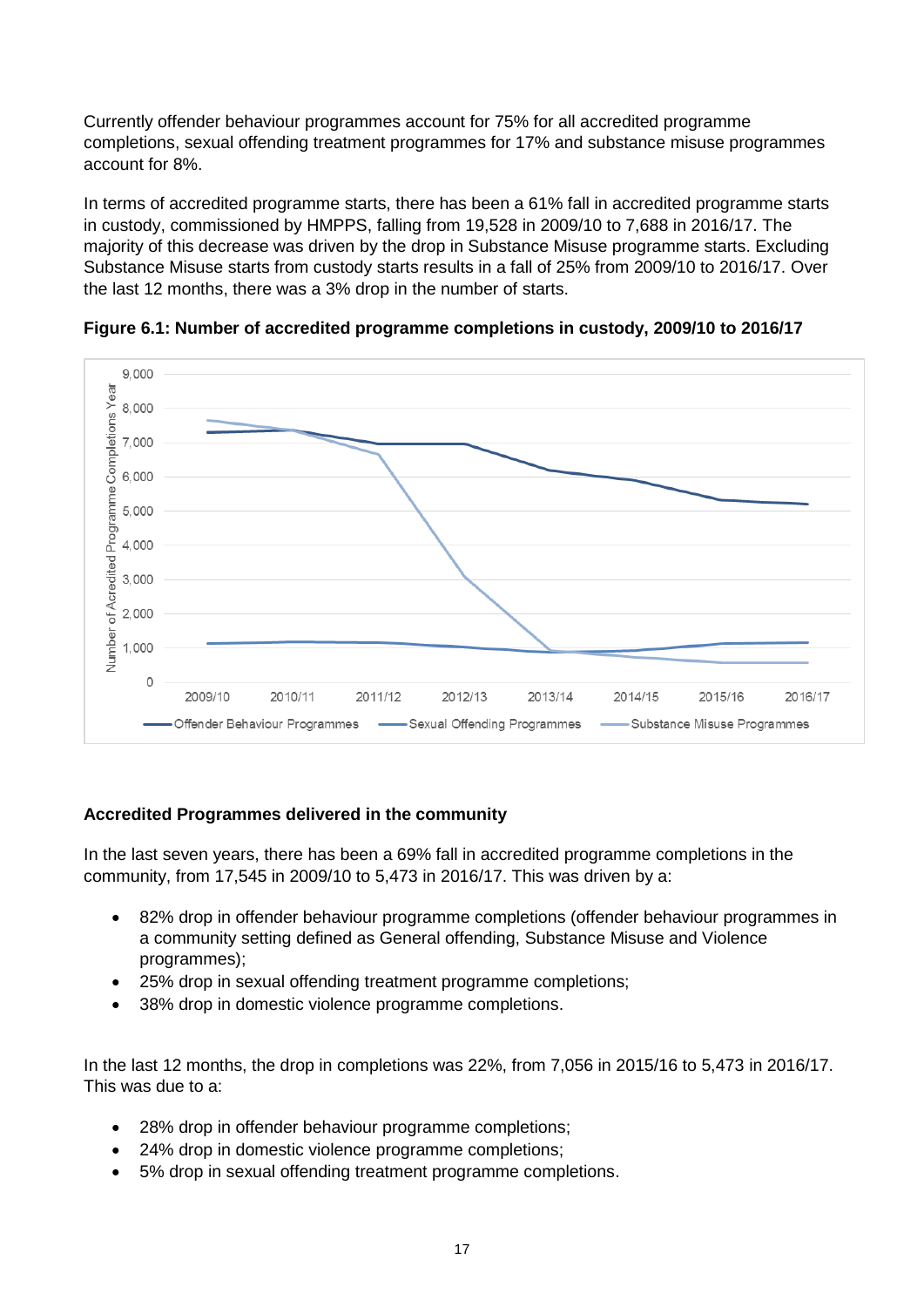The reduction in offender behaviour programme completions is in due in part to courts being guided to use alternatives to accredited programmes (e.g. Drug Rehabilitation Requirements (DRRs) and Alcohol Treatment Requirements (ATRs)). The use of alternative sentences have been used, including the more recently introduced Rehabilitation Activity Requirement (RAR).

Currently offender behaviour programmes account for 41% for all accredited programme completions, domestic violence programmes for 37% and sexual offending treatment programmes account for 22%.

In terms of accredited programme starts, there has been a 56% fall in accredited programme starts in the community over the past seven years, falling from 24,972 in 2009/10 to 11,002 in 2016/17. In the last 12 months, the number of starts fell by 15%, from 12,946 in 2015/16.

**Figure 6.2: Number of accredited programme completions in the community, 2009/10 to 2016/17**

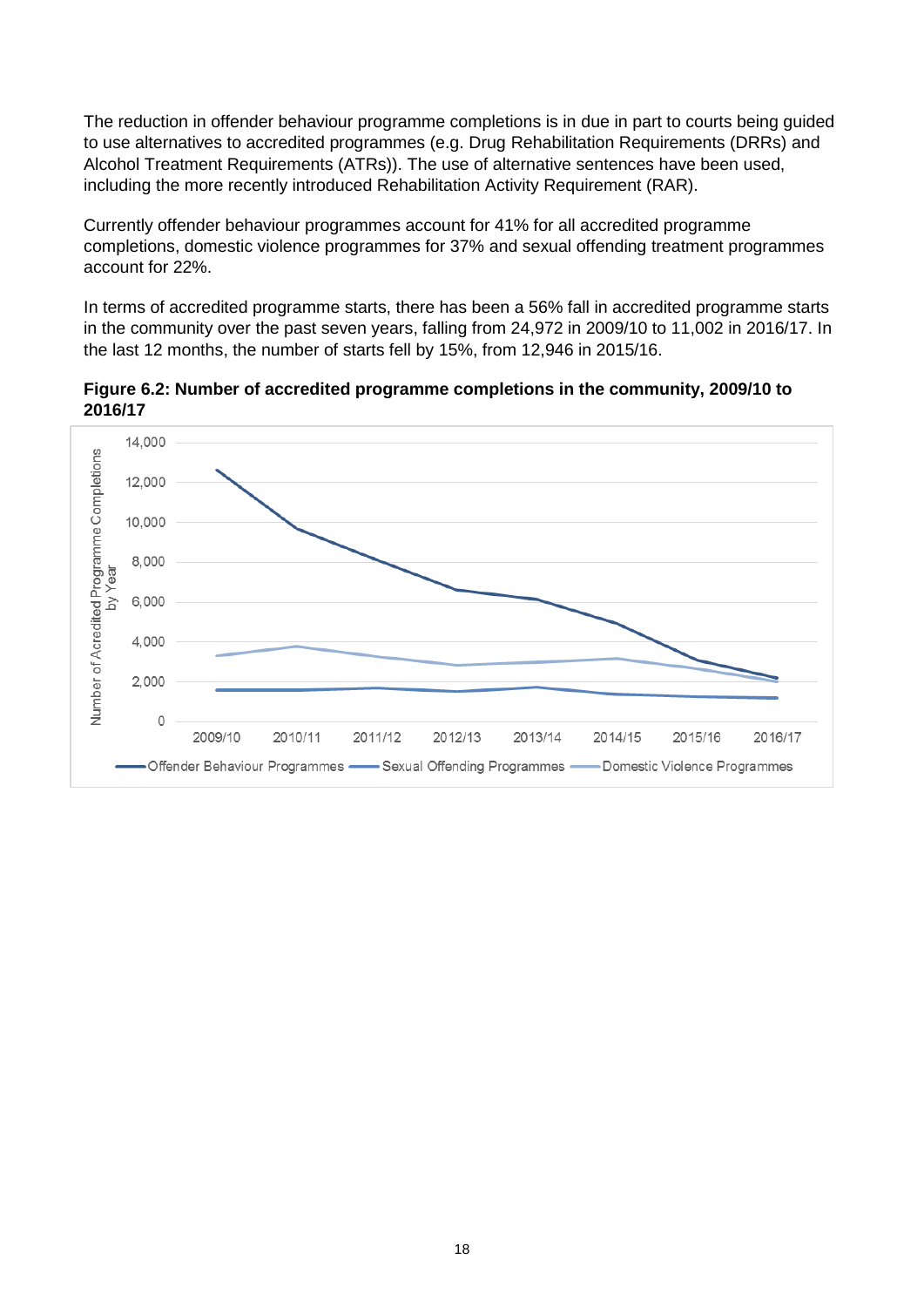### <span id="page-18-0"></span>**7. Random Mandatory Drug Testing**

HMPPS has a comprehensive range of measures to reduce the supply of drugs into prisons including the Random Mandatory Drug Testing (RMDT) programme, which measures the level of drug misuse in prisons. The list of drugs tested<sup>8</sup> for in 2016/17 is given in the Glossary under the 'Random Mandatory Drug Testing' header. The aim of RMDT is to test a random sample of 5% or 10% of prisoners in each prison (depending on prison capacity) every month and to monitor and deter drugmisuse. Failing a random mandatory drug test is a disciplinary offence that may lead to additional time being added to the individual's time in in custody. RMDT is also used as a trigger for referring individuals who fail tests into treatment.

In 2016/17, 9.3% of RMDTs were positive, an increase of 1.7 percentage points on 2015/16, and the highest annual rate since 2005/06 when 10.3% of tests were positive. Table 7.1 shows the rate of positive tests by prison, as a proportion of tests successfully administered. Sample sizes at the prison level are relatively small, so year-on-year fluctuations should be interpreted with caution



**Figure 7.1. Percentage of positive results from random drug tests, 2007/08 to 2016/17**

Prisoners have the right to refuse providing a sample for drug testing. In this case, prisoners will be subject to internal disciplinary procedures. This practice is relatively rare, with only 872 refusals (1.6%) out of 56,223 random mandatory drug tests attempted in 2016/17. For the first time, this release of the Annual Digest shows all possible outcomes of RMDT, including refusals, administrative flaws (e.g. misrecording by the prison) and sample spoilage (e.g. broken or otherwise compromised sample). These three categories account for a small proportion of tests attempted (2.5%), with over 97% of all RMDT attempts successfully tested. The detailed breakdown of outcomes, by prison function, is included in Supplementary Table 7.3 in the Excel file accompanying this publication.

<sup>&</sup>lt;sup>8</sup> RMDT for novel psychoactive substances (NPS) was rolled out during September 2016. NPS drugs are excluded from the data presented, but the intention is to include them in the 2017/18 Annual Digest.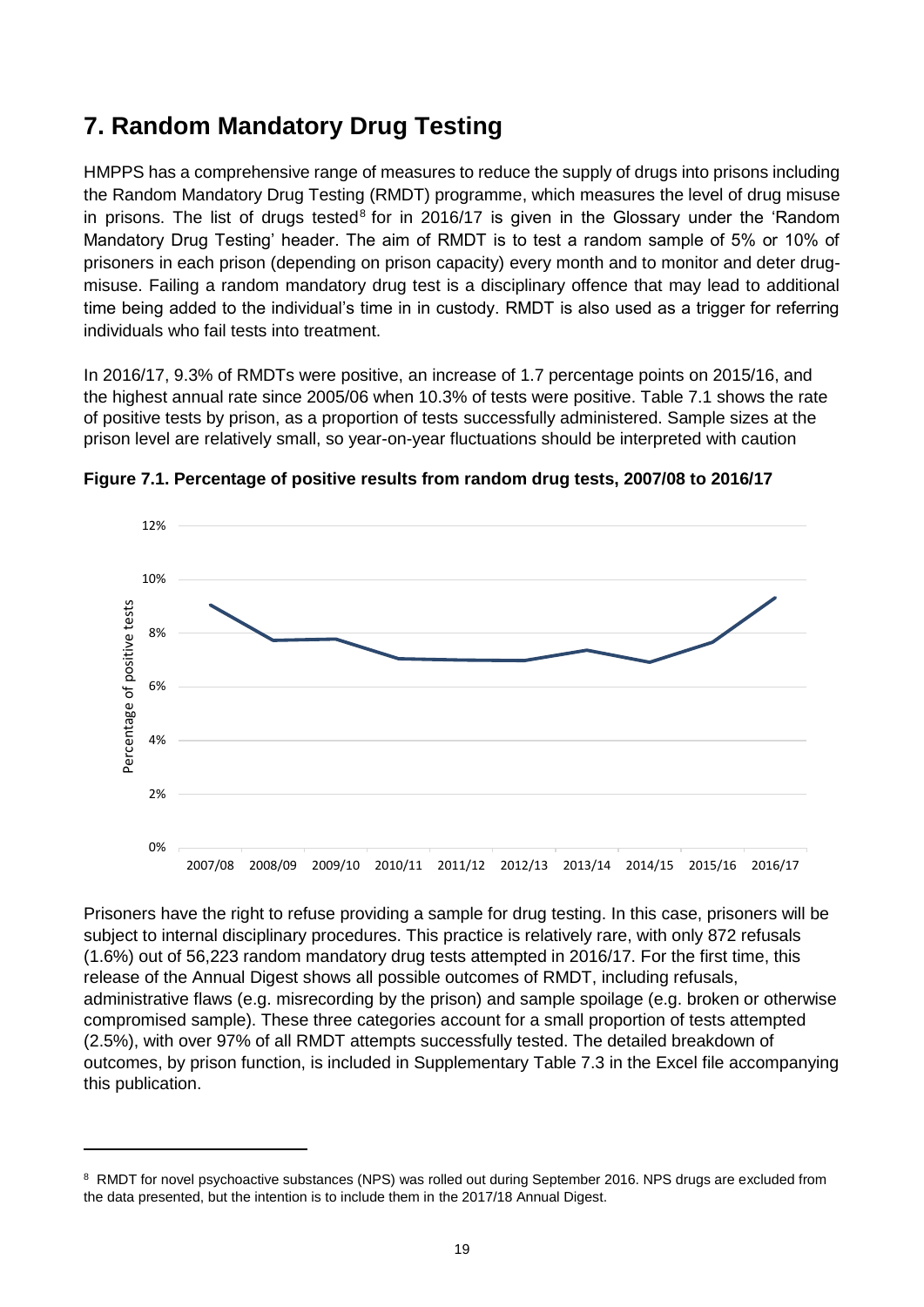

**Figure 7.2. Positive drug tests by drug type, 2007/08 to 2016/17**

\* Other includes amphetamines, barbiturates, cocaine and methadone

Figure 7.2 (and Supplementary Table 7.2) shows that in 2016/17, the most prevalent drug types were cannabis (50% of positive samples), opiates and buprenorphine (marketed as Subutex), with 22% and 23% of positive samples, respectively<sup>9</sup>. Note that since each sample may test positive for more than one drug, the rows in this table sum to more than the total number of positive tests.

RMDT for novel psychoactive substances (NPS) marketed under street names such as Spice and Black Mamba was rolled out in prisons during September 2016 with further new tests added in subsequent months to test for various other NPS chemical formulations. Results for these tests will be included in the Annual Digest once a full and reliable performance year's data are available.

Although far below its historical high at 80% of all positive samples in 1998/99, cannabis use saw a resurgence in the latest period, with 50% of all positive samples indicating the presence of cannabis compared to 38% in 2015/16. In the same period, the number of positive tests for cannabis rose by 59% to 2,549 tests in 2016/17. The rise corresponded with the inclusion of NPS in RMDT as well as the introduction of the Psychoactive Substances Act  $2016^{10}$  in May 2016 that aimed to restrict the production, sale and supply of NPS.

Supplementary Table 7.4 provides a further breakdown of positive tests by drug type for each prison in 2016/17. The RMDT data tool published alongside this Annual Digest contains detailed information on each drug test over the past 10 performance years, and allows users of the statistics to produce their own breakdowns, including cross-tabulating positive tests by drug type, prison establishment and month/year.

<sup>9</sup> Testing for buprenorphine (Subutex) was introduced in 2008/09 and first reported in the 2009/10 performance year.

<sup>10</sup> Psychoactive Substances Act 2016,<https://www.gov.uk/government/collections/psychoactive-substances-bill-2015>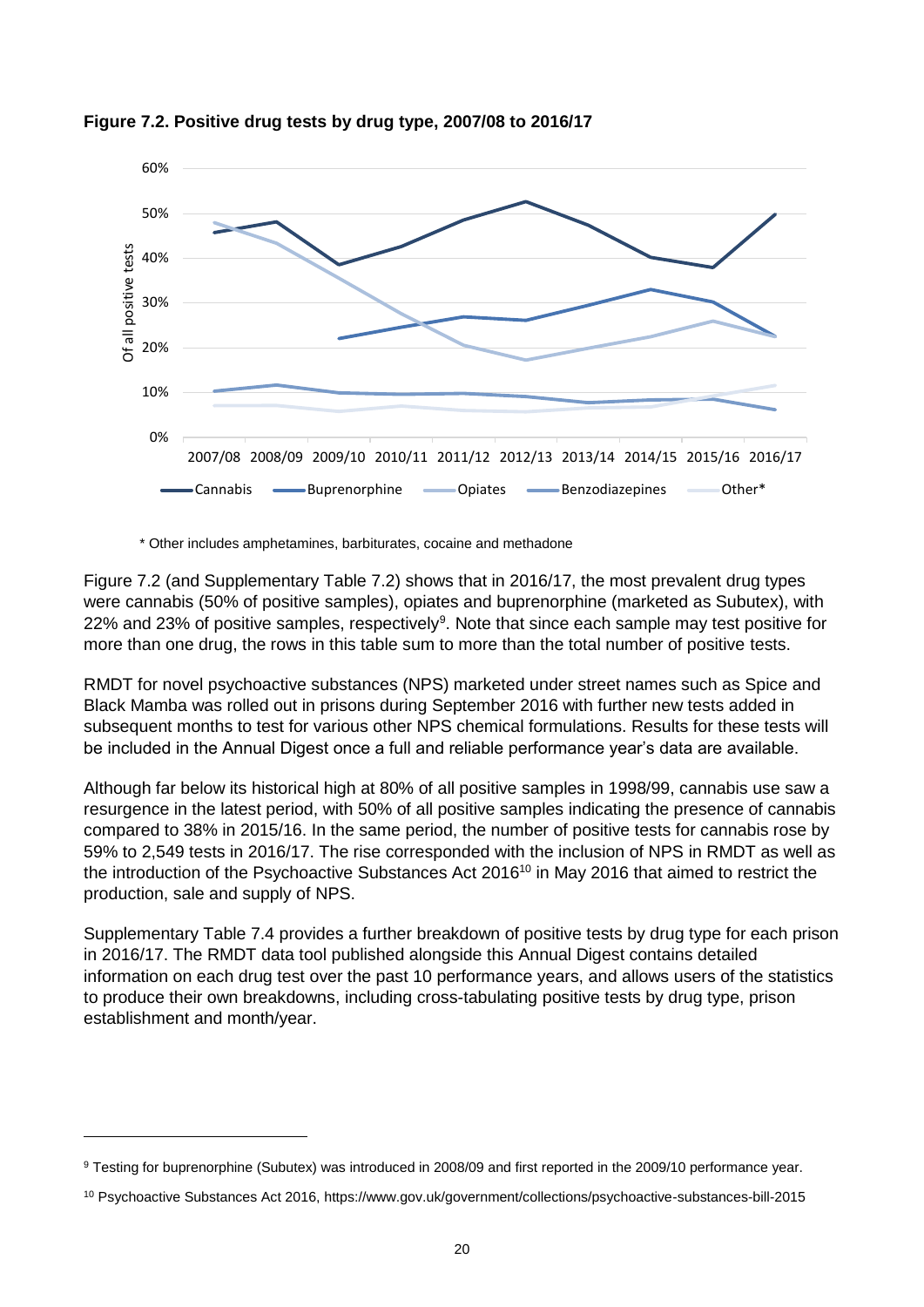# <span id="page-20-0"></span>**8. Incentives and Earned Privileges**

The Incentives and Earned Privileges (IEP) scheme was introduced in 1995 with the expectation that prisoners would earn additional privileges through demonstrating responsible behaviour and participation in work or other constructive activity. On 30 April 2013, Ministers announced the outcome of a review of the IEP national policy framework and made it clear that, in order to earn privileges, prisoners will now have to work towards their own rehabilitation, behave well and help others.

Part of the revisions to the national policy framework, which came into effect on 1 November 2013, saw the introduction of the new Entry level which sits between Basic and Standard level, as such only figures for the last 2 financial years are shown.

In line with the national policy, local incentive schemes operate on four levels: Basic, Entry, Standard and Enhanced. IEP arrangements must be fair, consistent and not subject to unfair discrimination. They support the requirements of the establishment and meet the needs of the population where practicable. Basic level provides access to the safe, legal and decent requirement of a normally running regime.

In the 12 months to March 2017, there were, on average, 85,636 prisoners with an IEP status. This number has been steady over the last two years.

Examined by type of IEP status, of the 85,636 prisoners with an IEP status:

- Just over half, or on average 43,134 prisoners had a standard IEP status. The number is 3% lower than in the previous year.
- 37%, or on average 31,670 prisoners had an enhanced IEP status. This represents a 4% increase on the number in the previous year.
- 5%, or on average 4,563 prisoners had a basic IEP status. This is an increase of 10% on the number of prisoners in previous year.
- 7%, or on average 6,269 prisoners had an entry IEP status. This is a fall of 6% on the number in the last year.

The proportion of prisoners with a standard IEP status has decreased over the last year (by 1.4 percentage points), whilst the proportion with enhanced or basic status has increased (by 1.4 and 0.5 percentage points respectively).

Both the number and proportion of prisoners with a basic IEP status has continued to rise since 2014/15 (as shown in Figure 8.1). The cause of the increase in the proportion of prisoners on this status remains unknown. However, rises have coincided with increased violence in prisons, with assault incidents up by 20% in the 12 months to March 2017 and by 58% since March 2015<sup>11</sup>.

<sup>11</sup> https://www.gov.uk/government/collections/safety-in-custody-statistics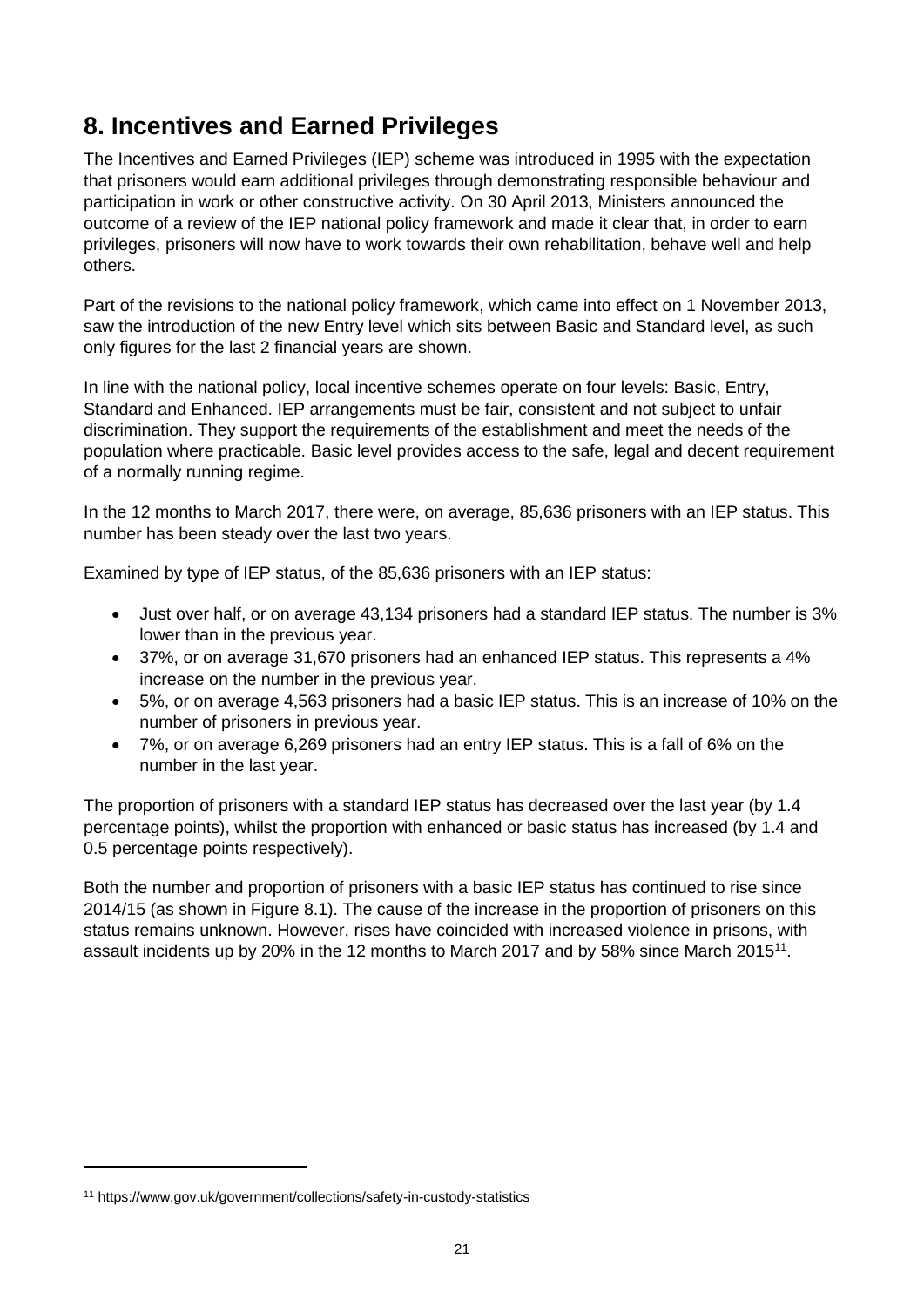

### **Figure 8.1: Percentage of Prisoners on each IEP level, 2014/15 to 2016/17**

The proportion of prisoners assigned to each type of IEP status varies considerably by type of establishment. In the 12 months to March 2017, Male YOI and Male closed YOI had the largest proportion of prisoners with a basic IEP status, 22% and 12% respectively, over 4 times and 2 times above the average. This is consistent with the generally more challenging behaviour seen from younger people in custody. Immigration and Removal Centres, Male open YOI, Female open and Male open had the largest proportion of prisoners with an enhanced IEP status, 92%, 91%, 90% and 85% respectively. These first three prison types had no prisoners with a Basic IEP status.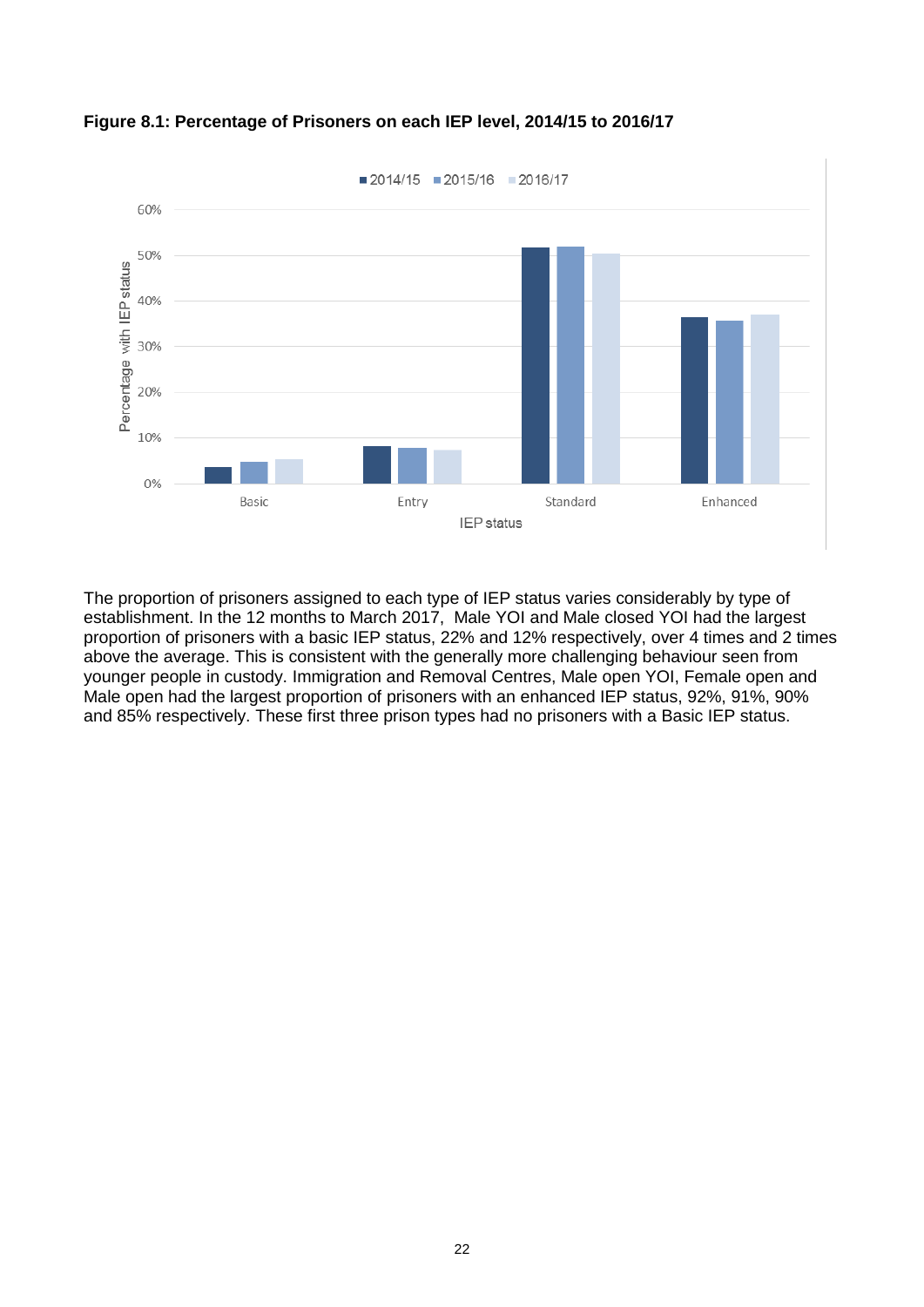# <span id="page-22-0"></span>**9. Mother and Baby Units (MBUs)**

A Mother and Baby Unit (MBU) is a designated living accommodation within a women's prison which enables mothers, where appropriate, to have their children with them. Women who are pregnant or who have children under the age of 18 months can apply for a place in an MBU. Details of the process are given in the Guide.

Supplementary Table 9.1 gives data by financial year from 2010/11 to 2016/17. The figures for historic years have been revised for the number of mothers and babies in a MBU at year end.

There are currently five MBUs in operation<sup>12</sup> across the women's prison estate in England and Wales which provide an overall total capacity of 52 places for mothers. However, there are a total of 57 places for babies to allow for twins.

In 2016/17 there were 119 applications received to a MBU, a fall of 17% when compared with 2015/16. This continues the downward trend seen since 2010/11:

- Of the 77 applications that resulted in a recommendation (either approved or not approved by a board)<sup>13</sup>, 79% were approved. This compares with 63% for 2015/16 and 84% for 2010/11.
- 61 women and 51 babies were received into a MBU in the 2016/17 financial year. This compares with 64 women and 57 babies in 2015/16 and is a continuation of the fall seen since 2010/11.
- There were 38 mothers and 40 babies in a MBU at the end of the financial year 2016/17 slightly more than in the previous year (where there were 36 mothers and 36 babies).



1

**Figure 9.1: Number of approvals and refusals to a MBU, 2010/11 to 2016/17**

<sup>&</sup>lt;sup>12</sup> The MBU at Eastwood Park has been temporarily closed since May 2016. There are 6 MBUs in England and Wales.

<sup>&</sup>lt;sup>13</sup> Not all applications to MBUs will be approved or refused, many will not proceed for other reasons. Applications may not be assessed in the period in which they are received.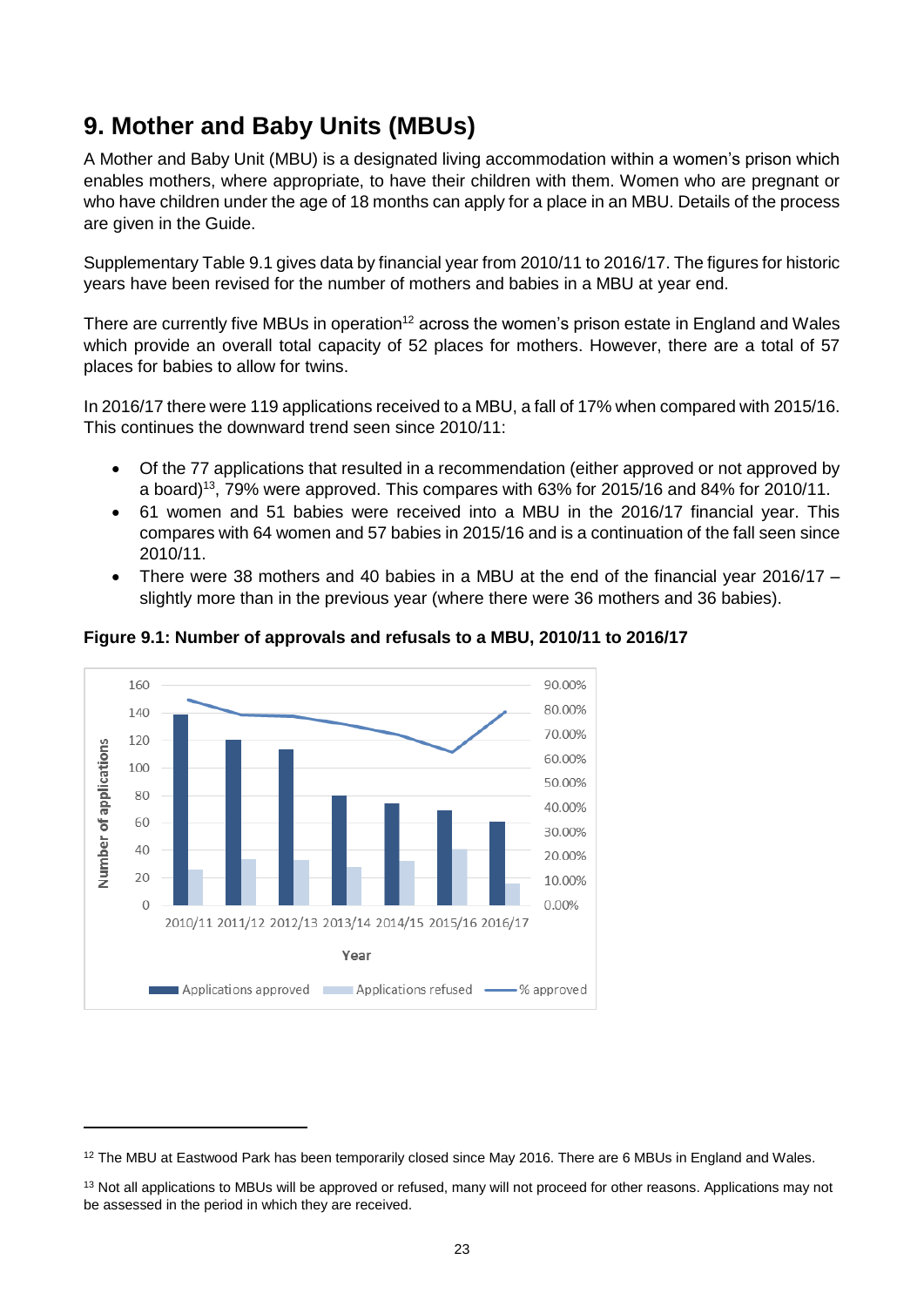# <span id="page-23-0"></span>**10. Electronic Monitoring**

Electronic monitoring was introduced in 1999 to support the police, courts, prisons and wider justice system in England and Wales.

It is a way of remotely monitoring and recording information on an individual's whereabouts or movements, using an electronic tag which is normally fitted to a subject's ankle. The tag transmits this information, via a base unit installed in a subject's residence, to a monitoring centre where it is processed and recorded in case management systems. Staff in the monitoring centre review this information to see whether an individual is complying with the conditions of their curfew or other electronically monitored requirement. Where a subject is not complying, the electronic monitoring provider either acts on this information themselves or provides it to the relevant authority to take the necessary enforcement action.

Electronic monitoring may be used:

- as a condition of court bail;
- as a requirement of a court sentence, including community orders and suspended sentences;
- as a licence condition following release from custody, including Home Detention Curfew;
- as a condition of immigration bail, managed by the Home Office; and
- to intensively monitor a small number of subjects on specialist orders including Multi-Agency Public Protection Arrangements (MAPPA), Special Immigration Appeals Commission (SIAC), and Terrorism Prevention and Investigation Measures (TPIMs). Some of these more specialised orders are monitored with a Global Positioning System (GPS) tag rather than a radio frequency (RF) tag.

Since the financial year 2014/15, EMS Capita has supplied the electronic monitoring service under contract to the Ministry of Justice. Prior to this, from 2005 to 2014, electronic monitoring services were supplied in two regional contracts by G4S and Serco.

At 31 March 2017, the total number of subjects actively monitored with an Electronic Monitoring (EM) device and open EM order was 11,493, a fall of 9% compared to the same point in the previous year. Figure 10.1 shows that there has been a general downward trend in the number of subjects actively monitored.

The falling EM caseload coincides with decreases in the court caseload. As court orders (bail and court) with an EM requirement make up 76% of the EM caseload, then falls in court cases would likely cause decreases in the overall EM caseload.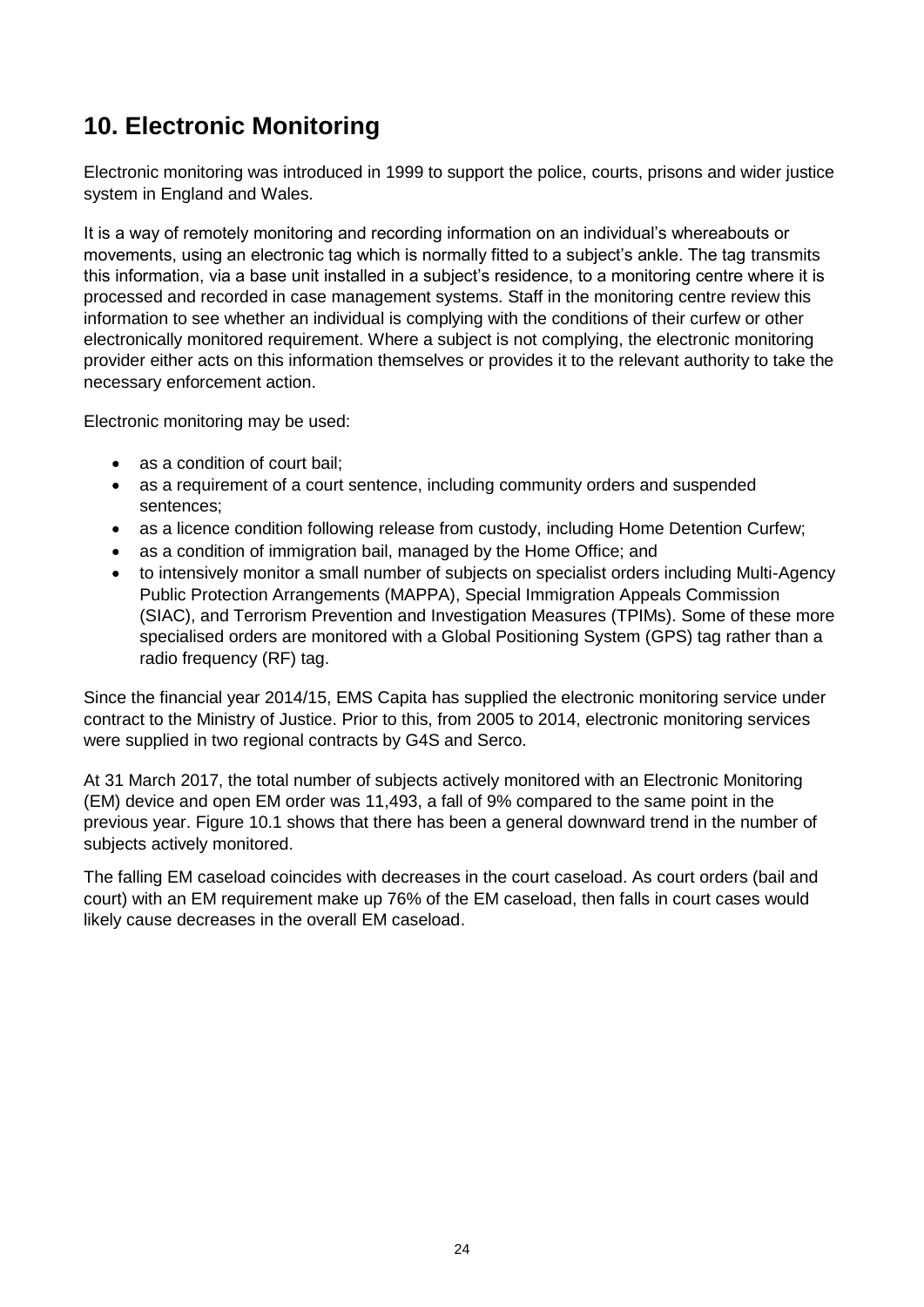



**Figure 10.2: Overall Number of Subjects with an Active EM Order, by Order Type (excluding specials), as at 31 March 2014 to 31 March 2017**



The EM caseload differs considerably by type of order in both absolute number and trend over time:

- Court orders make up the largest proportion of EM orders, (51% of the caseload). At 31 March 2017, court orders accounted for 5,822 subjects, down by 6% on the previous year.
- Bail Order type was the second largest group with 2,862 subjects (25% of caseload), down by 22% on the same point in the previous year.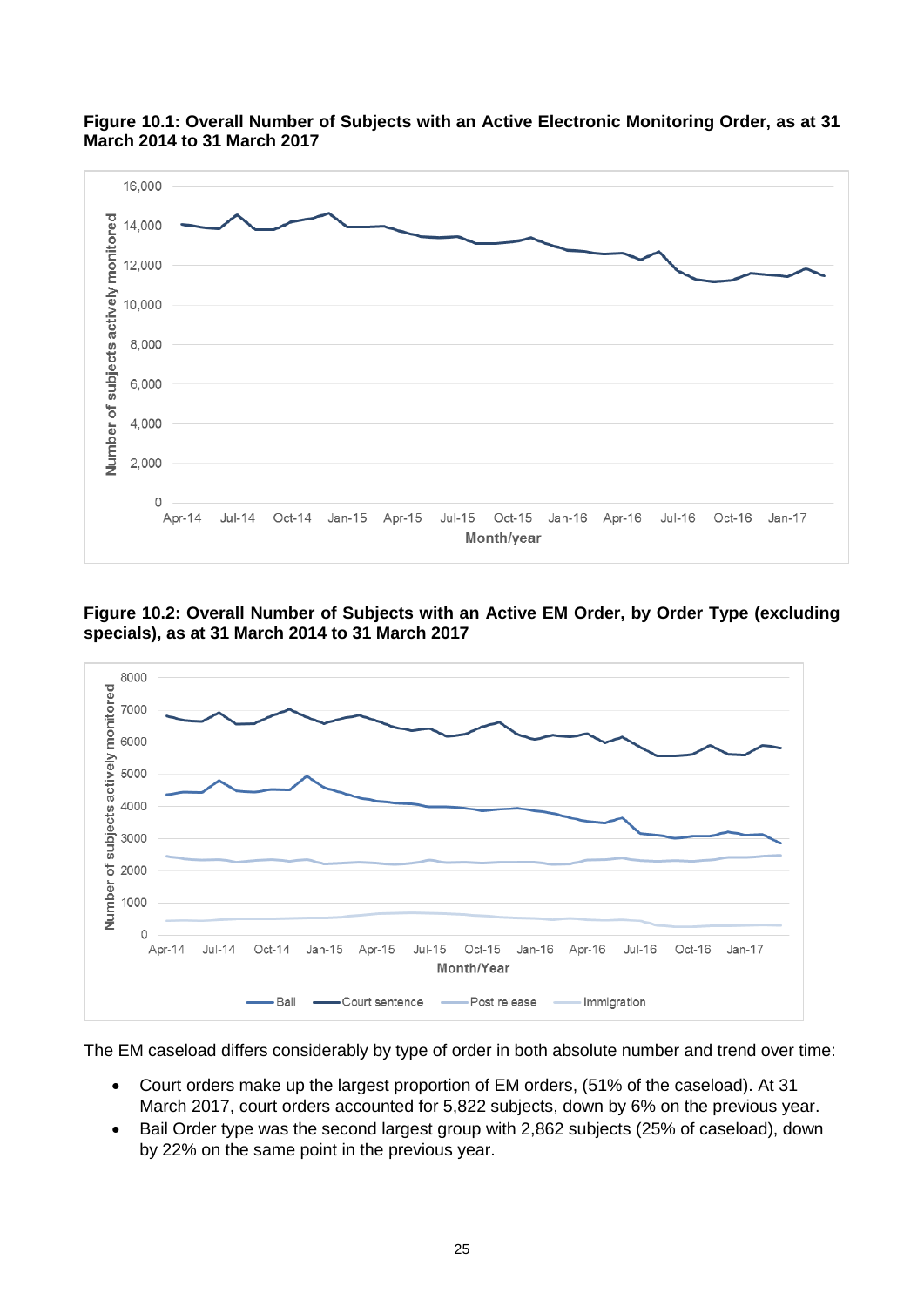- Post release was the third largest group, and the only order type that increased the number of orders, with 2,484 subjects (22% of caseload), increasing by 12% when compared to the previous year.
- Immigration order type also decreased, with 298 subjects (3% of the caseload), down by 44% on the previous year.
- Specials caseload made up a small (<30) part of the caseload and numbers are highly volatile over time.

EM Court orders have all fallen (court, bail and immigration), whereas post release EM orders (prison) have remained stable over the time series. Although the reason for the fall in court orders is unknown, there is a similar trend in overall numbers of court cases.

In the 12 months to the end of March 2017, there were  $63,413$  new EM notifications<sup>14</sup>, a fall of 8% when compared to the same period in the previous year. The falling trend for new notifications closely mirrors that of EM subject caseload.

<sup>&</sup>lt;sup>14</sup> A subject can have more than one notification of an order over the year.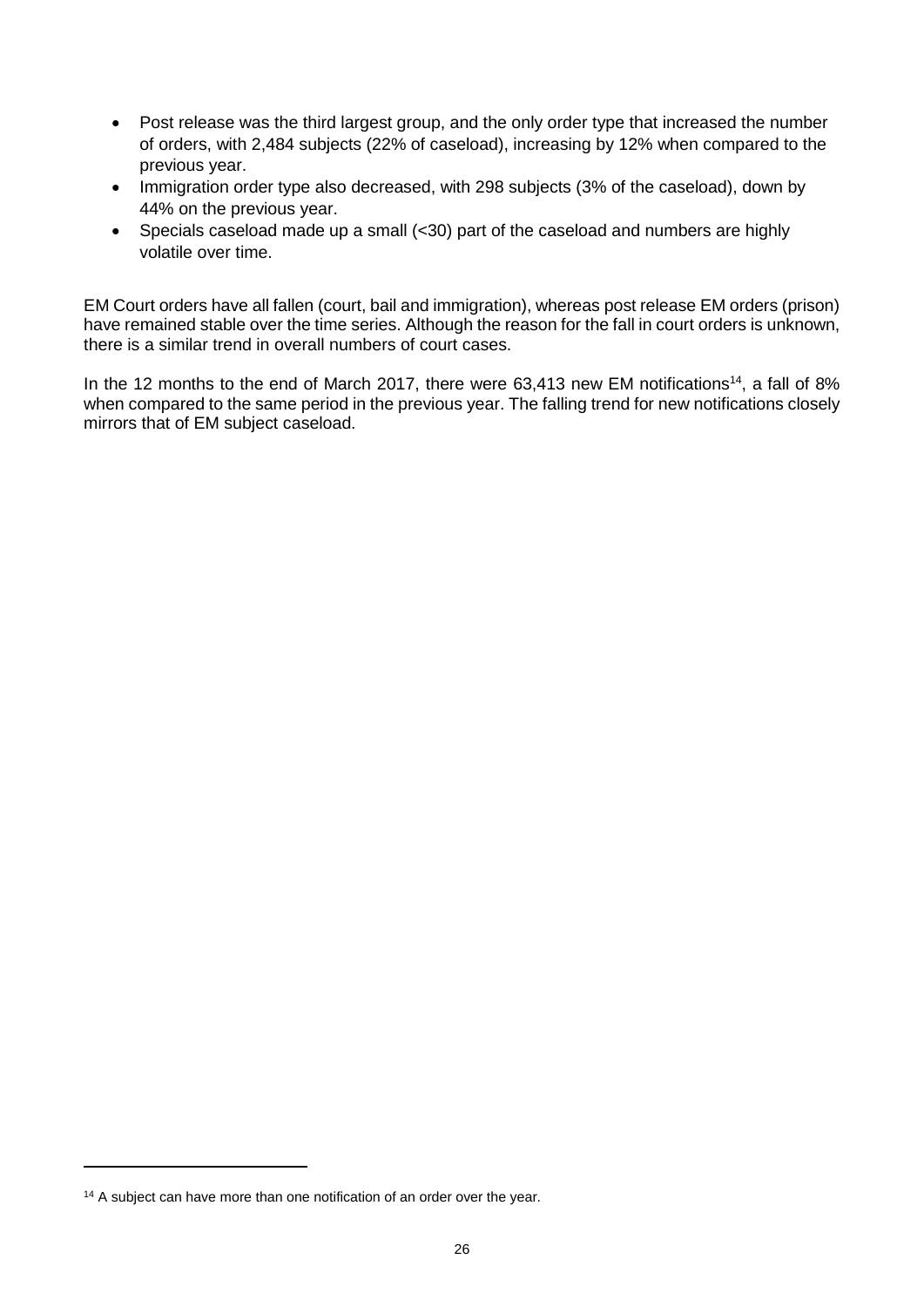### <span id="page-26-0"></span>**11. Bail Accommodation and Support Services**

Bail Accommodation and Support Services (BASS) provide accommodation to offenders from courts, offenders from custody and Home Detention Curfew requirement offenders. These offenders are placed in BASS-owned properties when they do not have a permanent place to live.

BASS is a contract supplied by Stonham, part of HomeGroup, since June 2010. Before this time, the contract was supplied by ClearSprings who held the contract from June 2007 to June 2010. BASS was first commissioned in June 2007.

The current contract has been extended and is due to end in June 2018. Work is underway to put the contract to a national tender.





In the financial year 2016/17, there was 1,957 referrals, an increase of 11% on the 1,770 made in 2015/16.

As for 2015/16, the highest number of referrals in 2016/17 came from Male Local prisons with 779 – a decrease of 5% compared to the 2015/16. In 2016/17 there were 431 referrals from Male Category C prisons - an increase of 26% on 2015/16. The number of referrals from Female Local prisons also went up, by 25% to 361.

Figure 11.1 provides the number of referrals made by selected type of prison. Data for individual prisons can be found in Supplementary Table 11.1.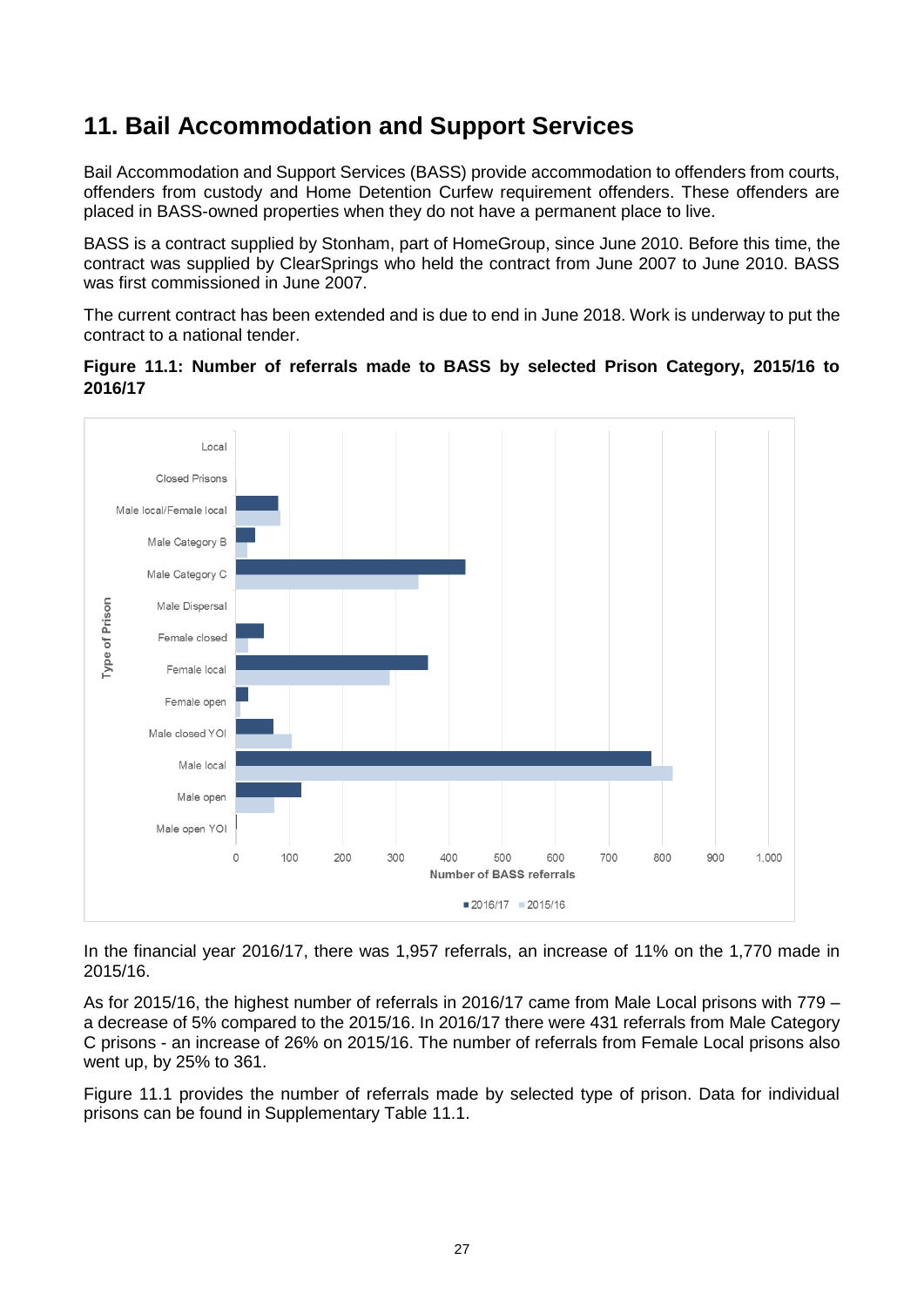# <span id="page-27-0"></span>**12. Staff: Staff in Post**

1

### **Black, Asian and Minority Ethnic Staff**

As at 31 March 2017 there were 46,021 NOMS staff in post (based on headcount)<sup>15</sup>. 77% of whom had declared their race. 8% of individuals who declared their race were classified as Black, Asian and Minority Ethnic (BAME).

Of all NOMS staff, public sector prison staff had the lowest BAME representation rates with 7% of staff who declared their race as BAME, compared to 13% of staff in NOMS HQ and area services.

Since 31 March 2016, BAME representation rates have increased slightly in public sector prison staff (by 0.1 percentage points) whilst the representation rates for NOMS HQ and area services have decreased by 0.6 percentage points.

As at 31 March 2017, public sector prison staff had the highest race declaration rate overall (82%) of any sector. However, this represented a 2.6 percentage point decrease compared to the 31 March 2016. Over the same period, a 1.0 percentage point declaration rate increase was observed amongst staff in NOMS HQ and area services (from 77% to 78%), whilst the declaration rate of NPS staff was 59% and increased by 9.6 percentage points (from 50%). However, the rate for the NPS is below the level at which meaningful consideration of BAME representations can be made.





(1) BAME representation rates for the NPS are not shown due to declaration rates being too low.

<sup>15</sup> BAME staff numbers and representation rates by sector are published in the NOMS Workforce Statistics Bulletin, 31 March 2017 at [https://www.gov.uk/government/statistics/national-offender-management-service-workforce-quarterly](https://www.gov.uk/government/statistics/national-offender-management-service-workforce-quarterly-march-2017)[march-2017](https://www.gov.uk/government/statistics/national-offender-management-service-workforce-quarterly-march-2017) (Tables 5a - 5c).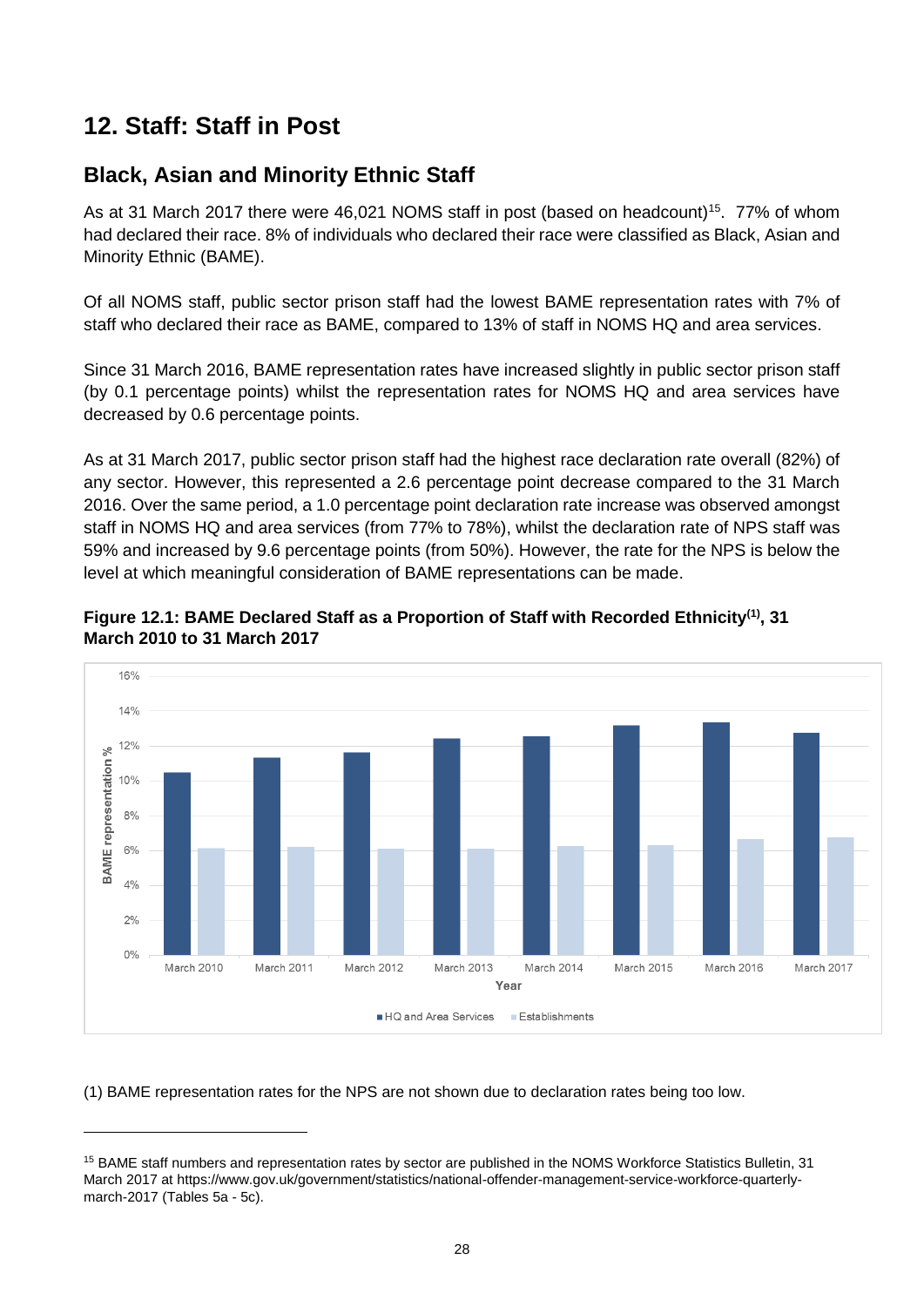Figure 12.2 shows the proportion of BAME declared staff in public sector prisons by region. To some extent, the representation rate mirrors the population from which staff are drawn.

Establishments within London and Thames Valley had the highest BAME representation rates with 23% of staff declaring their race as BAME as at 31 March 2017. In comparison, establishments in the North West had the lowest BAME representation rate at 2.5%. Women's estate is the only operational area where the BAME representation rate has decreased substantially, from 10% in 2016 to 5% in 2017. However any changes in representation rates since the previous year need to be treated with caution given prison establishment closures between the two periods (refer to the Guide for details)

**Figure 12.2: Percentage of BAME Staff in Public Sector Prisons by Region, as at 31 March 2016 and 2017**

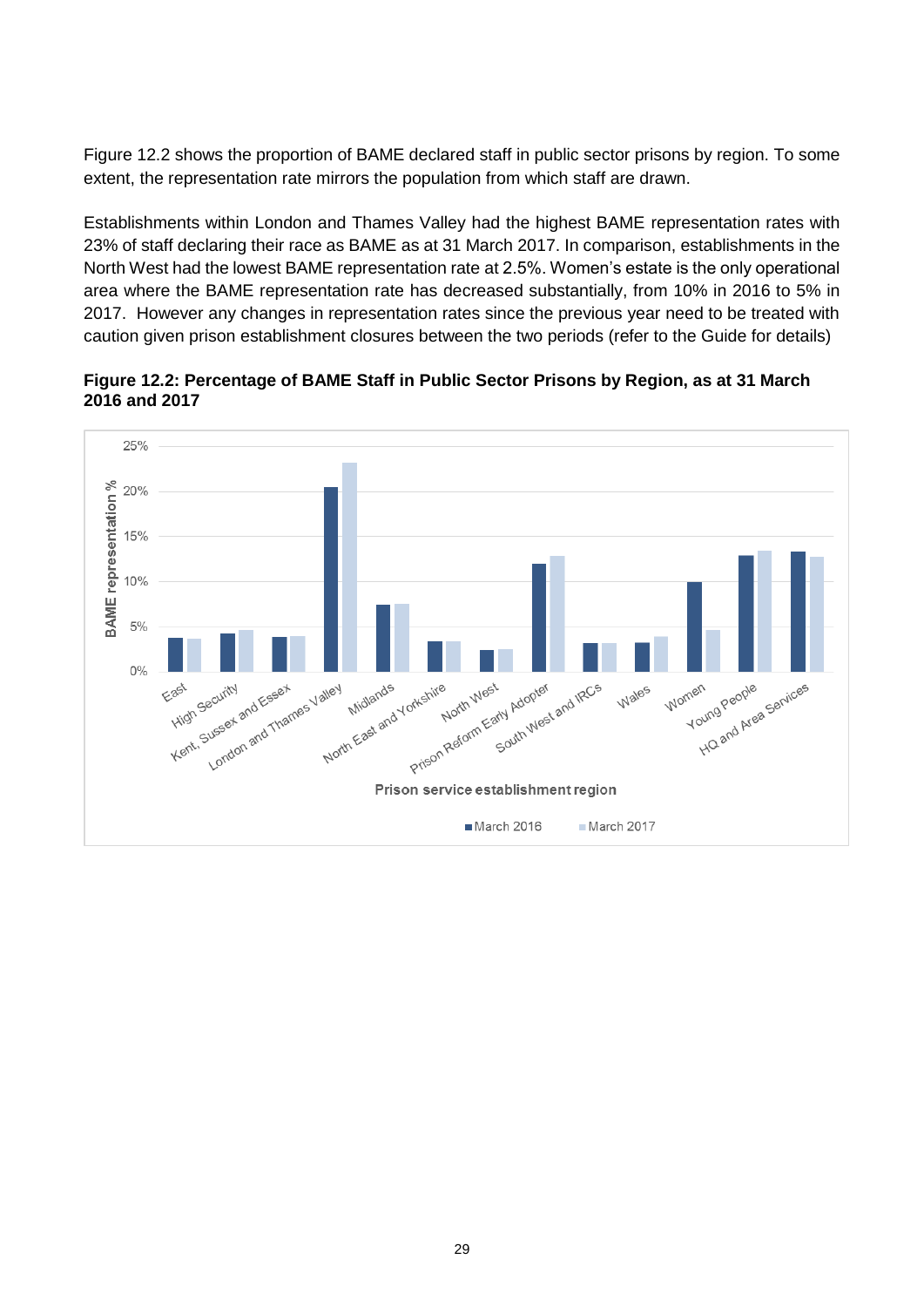# <span id="page-29-0"></span>**13. Staff: Sickness Absence**

The indicator of staff sickness looks at the average working days lost (AWDL) through sickness absence in NOMS HQ and area services, public sector prisons and the National Probation Service (NPS). Data are not presented for privately managed prisons and the Community Rehabilitation Companies (CRCs) as NOMS has no responsibility for sickness in private companies



**Figure 13.1: Average Working Days Lost Due to Sickness Absence, 2011/12 to 2016/17**

Supplementary Table 13.2 sets out the distribution of average working days lost through sickness absence across prison operational regions, NOMS HQ and Area Services as well as NPS divisions over the last two years.

In 2016/17, NOMS staff lost an average of 10.4 working days to sickness absence. This is the same as in the previous year, but a reduction of 0.8 days on 11.2 average working days lost (AWDL) In 2014/15.<sup>16</sup>

- In 2016/17, NPS staff had the highest AWDL at 12.0 followed by Public Sector Prisons (10.4 AWDL). Absence rates are substantially lower in NOMS HQ and area services overall compared to the operational parts of NOMS (6.1 AWDL).
- Despite some variation at regional level, both public sector prisons overall and NOMS HQ and area services showed no change in absence rates from 2015/16 to 2016/17.
- For NPS staff, there has been an increase of 0.3 days in average working days lost when compared with 2015/16.
- Within Public Sector Prisons in 2016/17, high security prisons had the lowest AWDL whilst Young People prisons had the highest (7.1 and 13.5 AWDL respectively)
- The greatest reduction in AWDL was in public sector prisons within the Kent, Sussex and Essex region (down by 2.2 days from 2015/16 to 2016/17). In contrast, the largest increase

 $16$  As given in the NOMS Workforce Statistics bulletin for the year to March 2017 which is available at https://www.gov.uk/government/statistics/national-offender-management-service-workforce-quarterly-march-2017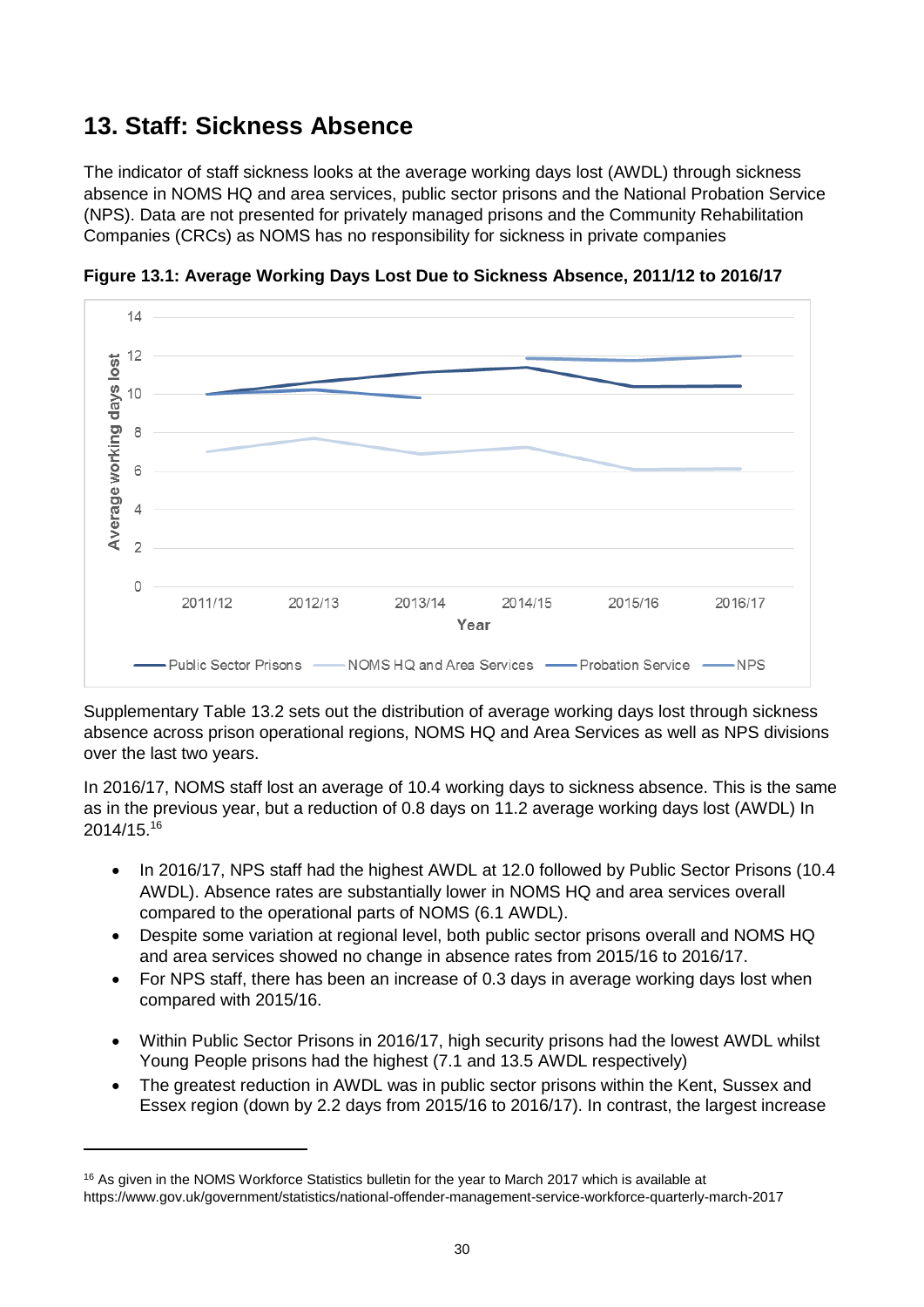<span id="page-30-0"></span>was observed in the London and Thames Valley region (up by 1.2 days from 2015/16 to 2016/17).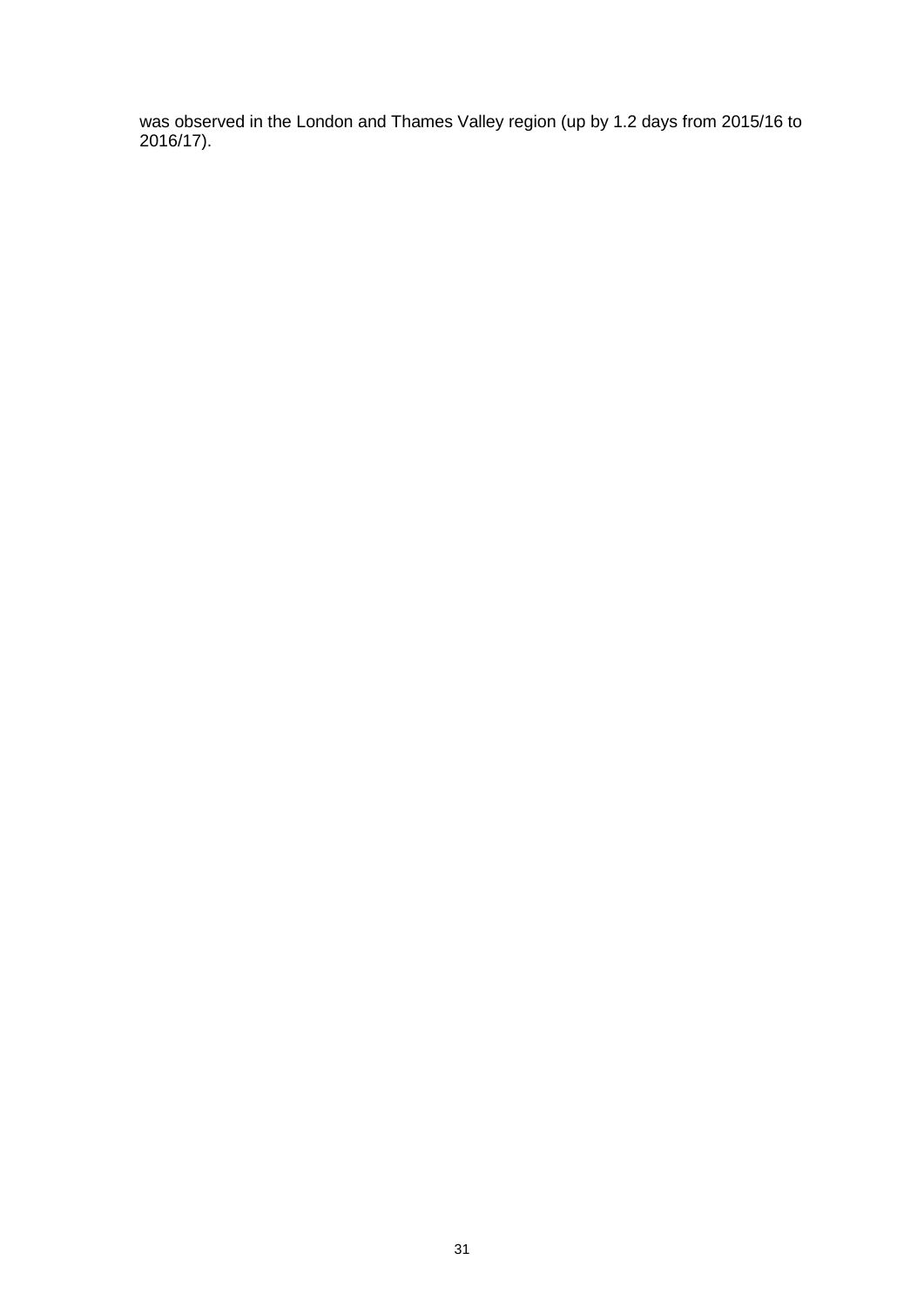# **Revisions**

Figures for temporary release failures Random Mandatory Drug Tests and Electronic Monitoring for previous years have been updated following cleansing of the data. Details of the changes are given below.

### **Temporary Release Failures**

Historical figures have been revised following a reconciliation exercise of temporary release failure data. Previous figures were based on data from different sources extracted at different times. While figures at the time of publication reflected the data extracted, further incidents and details may have been added since. Previous data from the various sources have been amalgamated and cleansed to form the main source of temporary release failure data.

### **Random Mandatory Drug Testing**

This release of the Annual Digest contains an expanded section on random mandatory drug testing (RMDT) results for the first time. In addition to the overall positive test rate, the supplementary tables also provide a breakdown of all tests by outcome and of positive tests by drug group. Additionally, a data tool is published that contains record-level data for the past 10 years and allows users to create detailed custom tables. The addition of these elements was possible due to newly available data on test outcomes and an extensive data cleaning exercise that reconciled legacy databases on RMDT results. This reconciliation also resulted in revisions to some historical positive RMDT rate figures, which are noted in the supplementary tables in the usual manner.

### **Electronic Monitoring**

Total caseload and Specials caseload has been revised for 31<sup>st</sup> March 2015. The difference between the original and the revised versions is less than 15.

Total notification and specials has been revised for 2014/2015. The difference between the original and the revised versions is less than 10.

Total notification and all other order types have been revised up for 2015/2016. The total difference between the original and the revised versions was significant, over 2,000 notifications. The cause for the difference was partly due to the provisional nature of the data and partly caused by an administrative error.